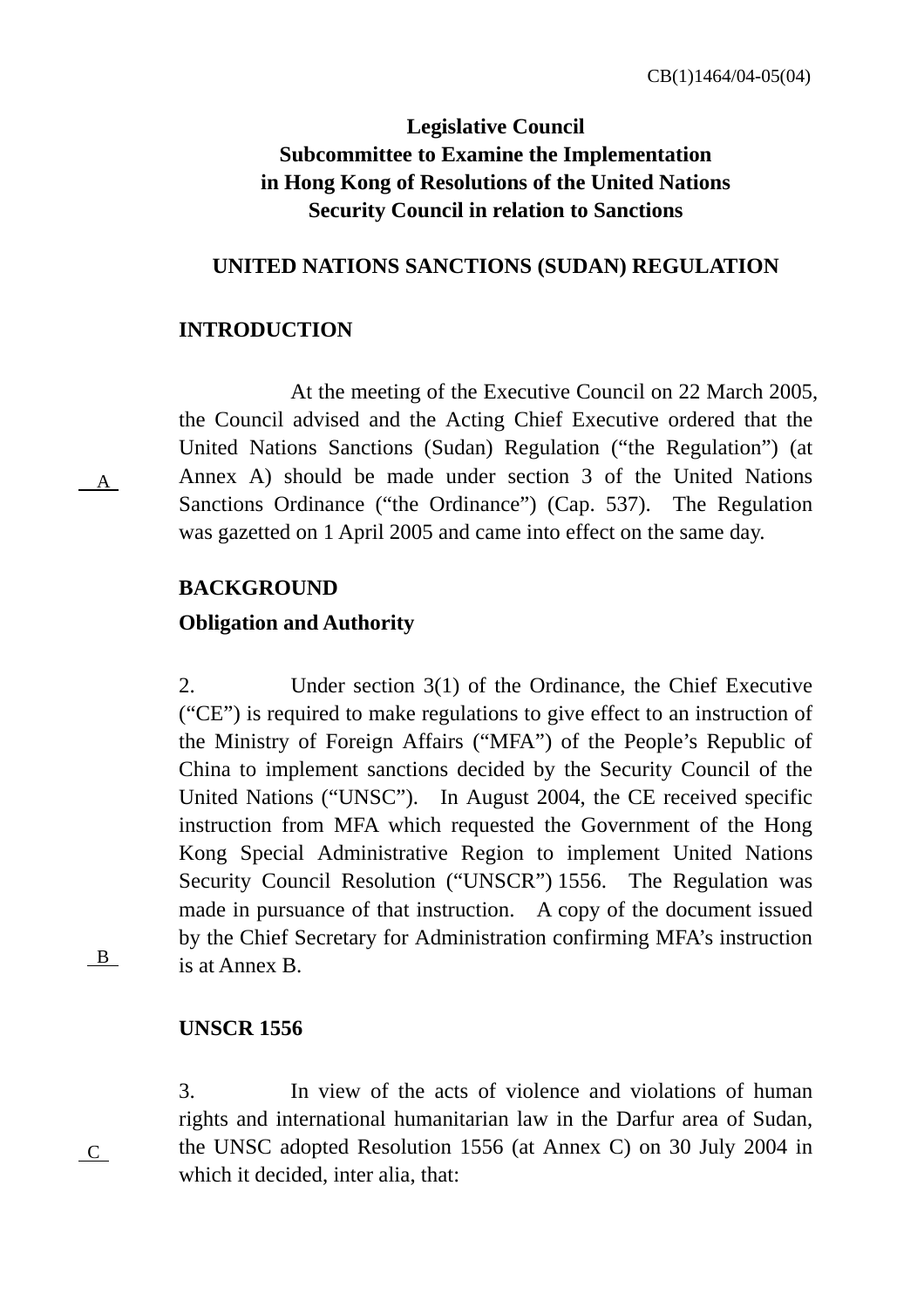- (a) all Member States shall take the necessary measures to prevent the sale or supply of arms and related material by their nationals or from their territories or using their flag vessels or aircraft to all non-governmental entities and individuals operating in the states of North Darfur, South Darfur and West Darfur (paragraph 7 of UNSCR 1556);
- (b) all Member States shall take the necessary measures to prevent any provision by their nationals or from their territories of technical training or assistance related to the provision, manufacture, maintenance or use of arms and related material to all non-governmental entities and individuals operating in the states of North Darfur, South Darfur and West Darfur (paragraph 8 of UNSCR 1556); and
- (c) the measures imposed by paragraphs 7 and 8 of UNSCR 1556 shall not apply to certain circumstances (paragraph 9 of UNSCR 1556).

### **THE REGULATION**

4. The Regulation implements sanctions decided under UNSCR 1556. The main provisions are –

- (a) sections 2 to 5 which provide for prohibition against supply, delivery and carriage of arms and related material to persons connected with Darfur;
- (b) section 6 which provides for prohibition against provision to persons connected with Darfur of technical assistance or training related to the supply, delivery, manufacture, maintenance or use of arms and related material;
- (c) sections 7 and 8 which provide for the granting of a licence for the supply, delivery or carriage of arms and related material, or provision of the aforesaid technical assistance or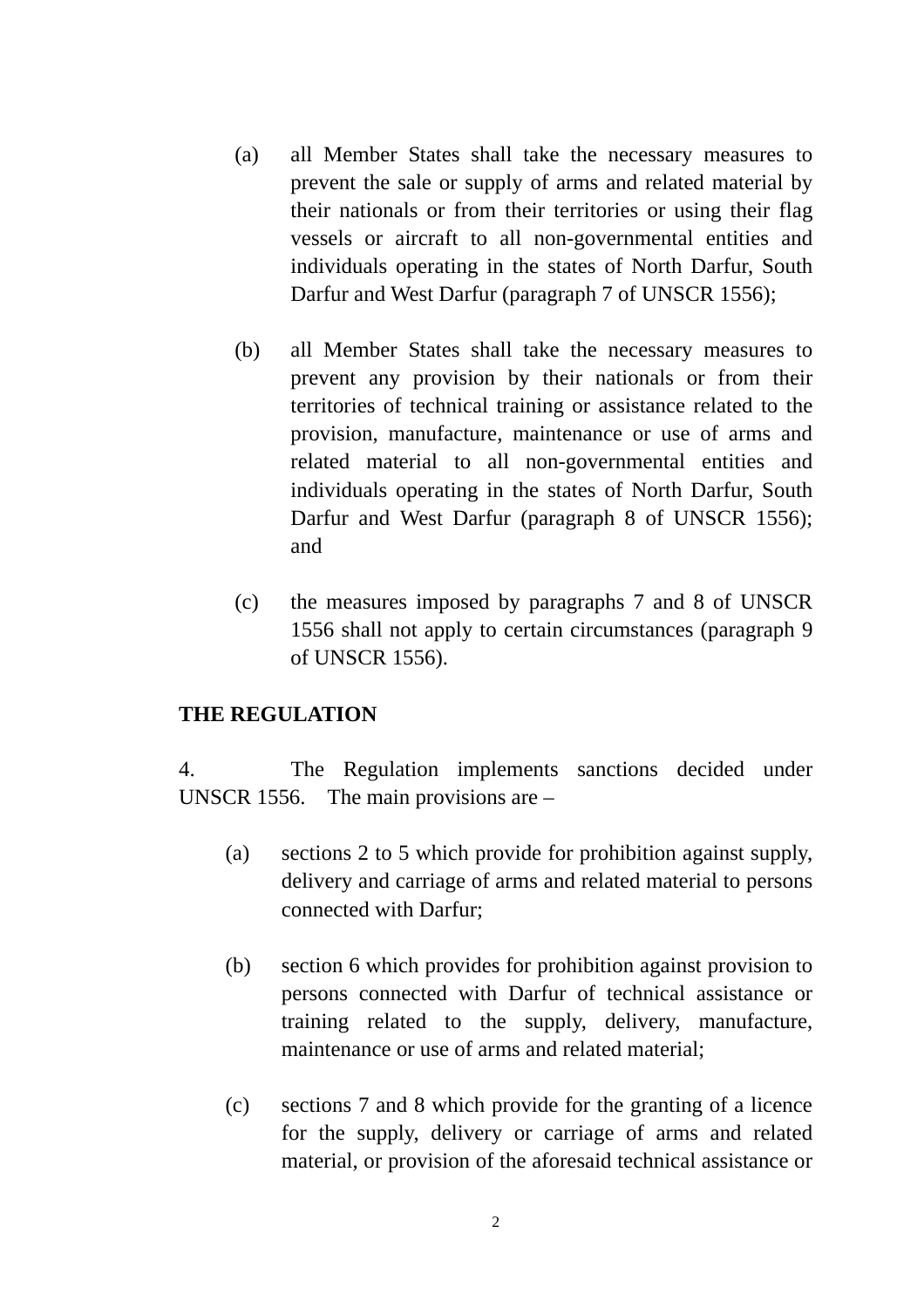training, where the exceptions provided for in paragraph 9 of UNSCR 1556 are satisfied; and

(d) sections 11 to 22 which provide for the enforcement powers.

## **RELATED MATTER**

5. Between receipt of MFA's instruction and the making of the Regulation, some of the sanctions imposed under UNSCR 1556 were implemented through existing law. For example, in respect of prohibition against sale or supply of arms and related material (paragraph 3(a) above), Regulation 2 of the Import and Export (Strategic Commodities) Regulations (Cap. 60G) provides that no one should import or export an article specified in Schedule 1 to the Regulations except under and in accordance with an import or export licence issued by the Director-General of Trade and Industry. The Trade and Industry Department maintains import and export control on strategic commodities including munitions items, chemical and biological weapons and their precursors, nuclear materials and equipment, and dual-use goods that are capable to be developed into weapons of mass destruction.

## **ADVICE SOUGHT**

6. Members are invited to note the implementation of UNSCR 1556 by the Regulation.

## **Commerce, Industry and Technology Bureau May 2005**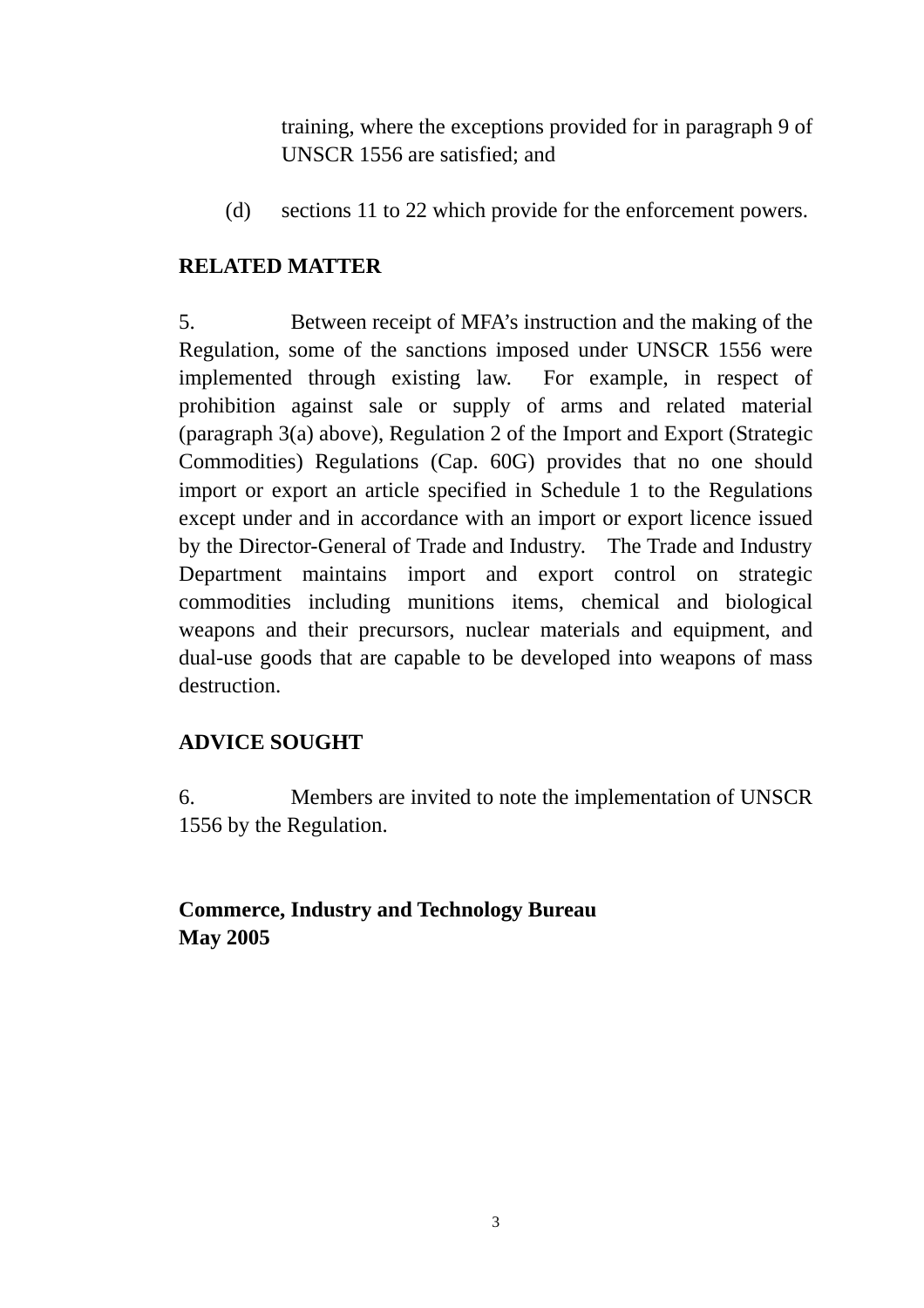**B**313

| L. S. NO. 2 TO GAZETTE NO. 13/2005 | L.N. 45 of 2005 |
|------------------------------------|-----------------|
|------------------------------------|-----------------|

## L.N. 45 of 2005

## UNITED NATIONS SANCTIONS (SUDAN) REGULATION

### **CONTENTS**

Section

 $\frac{1}{\mathbf{P}^{\text{max}}}\sum_{i=1}^{N} \frac{1}{\mathbf{P}^{\text{max}}_{i}} \mathbf{P}^{(i)}_{i}$ 

Page

## PART 1

### PRELIMINARY

|--|--|--|--|

## PART<sub>2</sub>

## **PROHIBITIONS**

## Supply and delivery of goods

| Prohibition against supply and delivery of certain goods to |  |
|-------------------------------------------------------------|--|
|                                                             |  |

## **Carriage of goods**

| 4. Prohibition against carriage of certain goods to persons connected |  |
|-----------------------------------------------------------------------|--|
| 5. Offences in respect of carriage of certain goods to persons        |  |

## Provision of technical assistance or training

| Prohibition against provision of certain technical assistance or |  |
|------------------------------------------------------------------|--|
|                                                                  |  |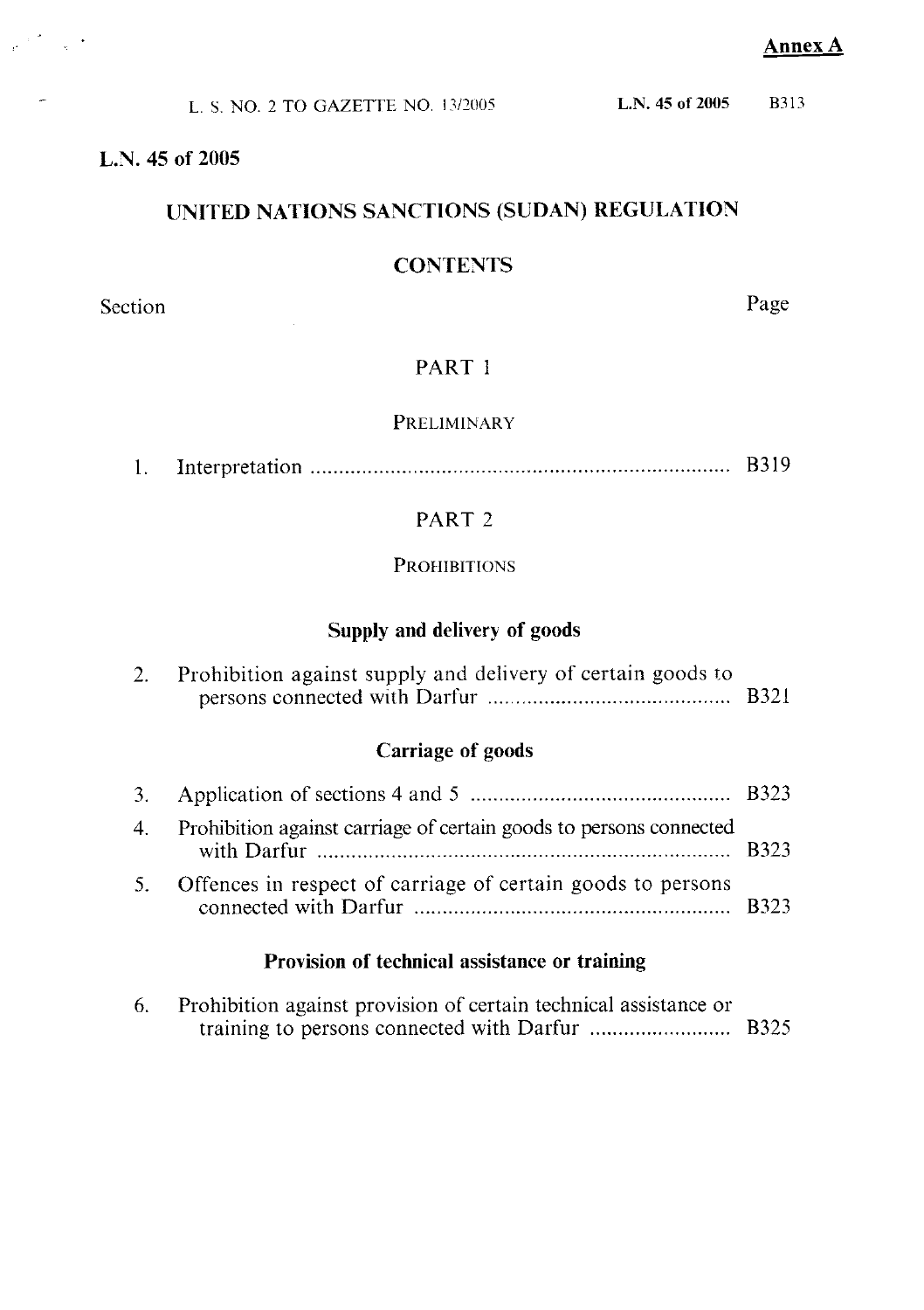$\sim 10^{-12}$ 

Page

## PART<sub>3</sub>

### **LICENCE**

| 7. Licence for supply, delivery or carriage of certain goods  B327        |  |
|---------------------------------------------------------------------------|--|
| 8. Licence for provision of certain technical assistance or training B329 |  |
| 9. Provision of false information or documents for purpose of             |  |

## PART 4

## THINGS DONE OUTSIDE HKSAR

| 10. Licence or permission granted by authorities of places outside |  |
|--------------------------------------------------------------------|--|
| <b>HKSAR</b>                                                       |  |

## PART 5

## **ENFORCEMENT OF REGULATION**

## Investigation, etc. of suspected ships

| 13. Power of authorized officers to enter and detain ships  B335 |  |
|------------------------------------------------------------------|--|
|                                                                  |  |

## Investigation, etc. of suspected aircraft

| 16. Offences by charterer, operator or commander of aircraft  B337  |  |
|---------------------------------------------------------------------|--|
| 17. Power of authorized officers to enter and detain aircraft  B339 |  |
| 18. Sections 15, 16 and 17 not to prejudice other laws  B339        |  |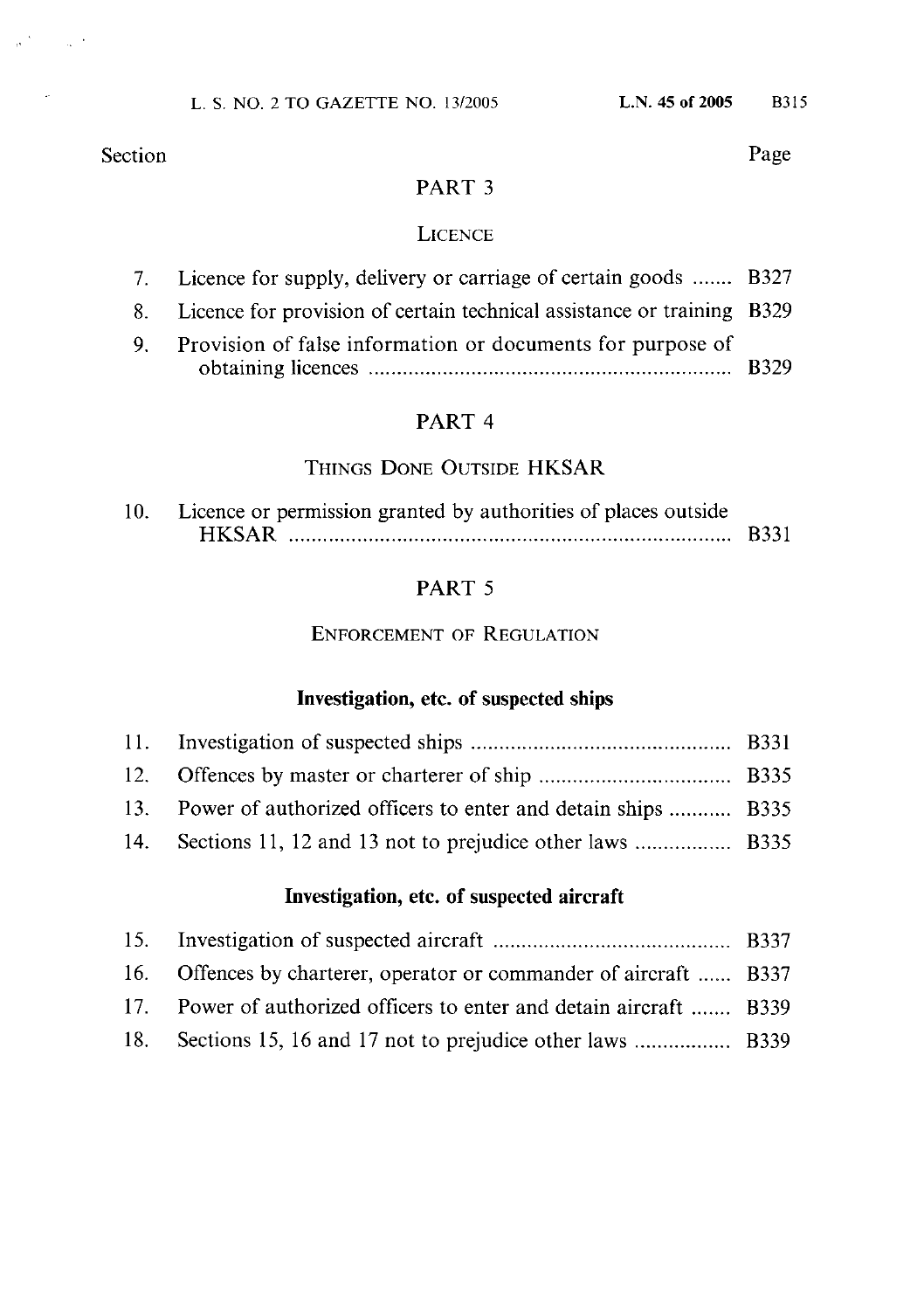L. S. NO. 2 TO GAZETTE NO. 13/2005

Section

 $\mathcal{L}^{(1)}$ 

## Page

## Investigation, etc. of suspected vehicles

| 21. Power of authorized officers to enter and detain vehicles  B343 |  |
|---------------------------------------------------------------------|--|
|                                                                     |  |

### **General**

## PART 6

### **EVIDENCE**

## PART<sub>7</sub>

## DISCLOSURE OF INFORMATION OR DOCUMENTS

| 27. |  |
|-----|--|
|-----|--|

## PART 8

## OTHER OFFENCES AND MISCELLANEOUS MATTERS

| 29. | Offences in relation to obstruction of authorized persons, etc. B349 |  |
|-----|----------------------------------------------------------------------|--|
| 30. |                                                                      |  |
|     |                                                                      |  |
|     |                                                                      |  |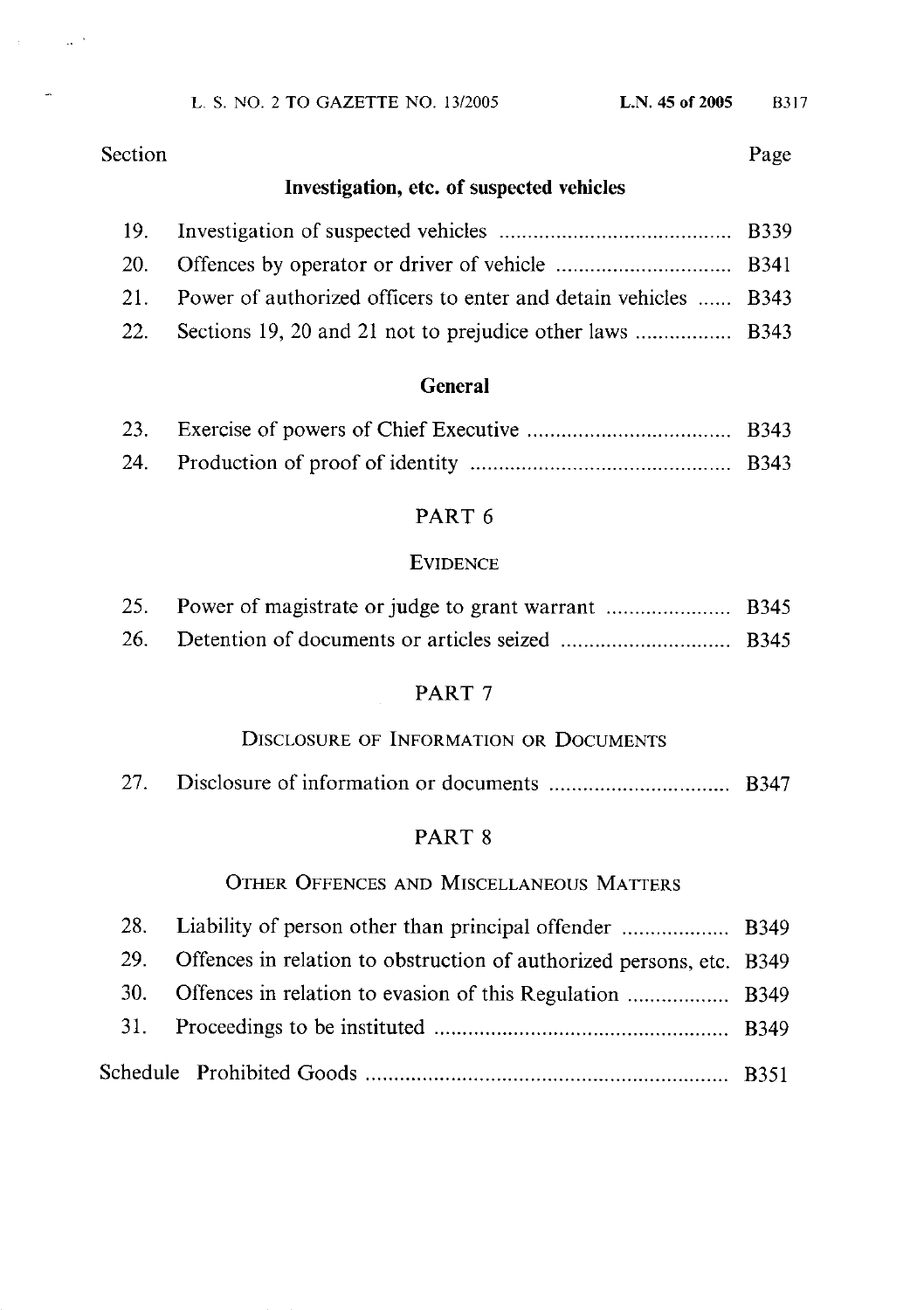### UNITED NATIONS SANCTIONS (SUDAN) REGULATION

(Made under section 3 of the United Nations Sanctions Ordinance) (Cap. 537) on the instruction of the Ministry of Foreign Affairs of the People's Republic of China and after consultation with the Executive Council)

### PART 1

### PRELIMINARY

#### Interpretation 1.

In this Regulation, unless the context otherwise requires— "authorized officer" (獲授權人員) means-

- $(a)$  a police officer;
- $(b)$  a member of the Customs and Excise Service holding an office specified in Schedule 1 to the Customs and Excise Service Ordinance (Cap. 342); or
- public officer employed in the Customs and Excise  $(c)$  a Department in the Trade Controls Officer Grade;
- "commander" (機長), in relation to an aircraft, means the member of the flight crew designated as the commander of the aircraft by the operator of the aircraft, or, failing such a person, the person who is for the time being the pilot in command of the aircraft;
- "Commissioner" (關長) means the Commissioner of Customs and Excise, the Deputy Commissioner of Customs and Excise or any Assistant Commissioner of Customs and Excise;
- "Darfur" (達爾富爾) means the states of North Darfur, South Darfur and West Darfur of Sudan:

"licence" (特許) means a licence granted under section  $7(1)(a)$  or  $(b)$  or  $8(1)$ ;

- "master" (船長), in relation to a ship, includes any person (other than a pilot) for the time being in charge of the ship;
- "operator" (營運人), in relation to an aircraft or a vehicle, means the person for the time being having the management of the aircraft or the vehicle;
- "owner" (擁有人), in relation to a ship, where the owner of the ship is not the operator, means the operator and any person to whom it is chartered;
- "person connected with Darfur" (有關連人士) means any non-governmental entity or individual, including the Janjaweed, operating in Darfur;
- "prohibited goods" (禁制物品) means any goods specified in the Schedule;
- "ship" (船舶) includes every description of vessel used in navigation not propelled by oars.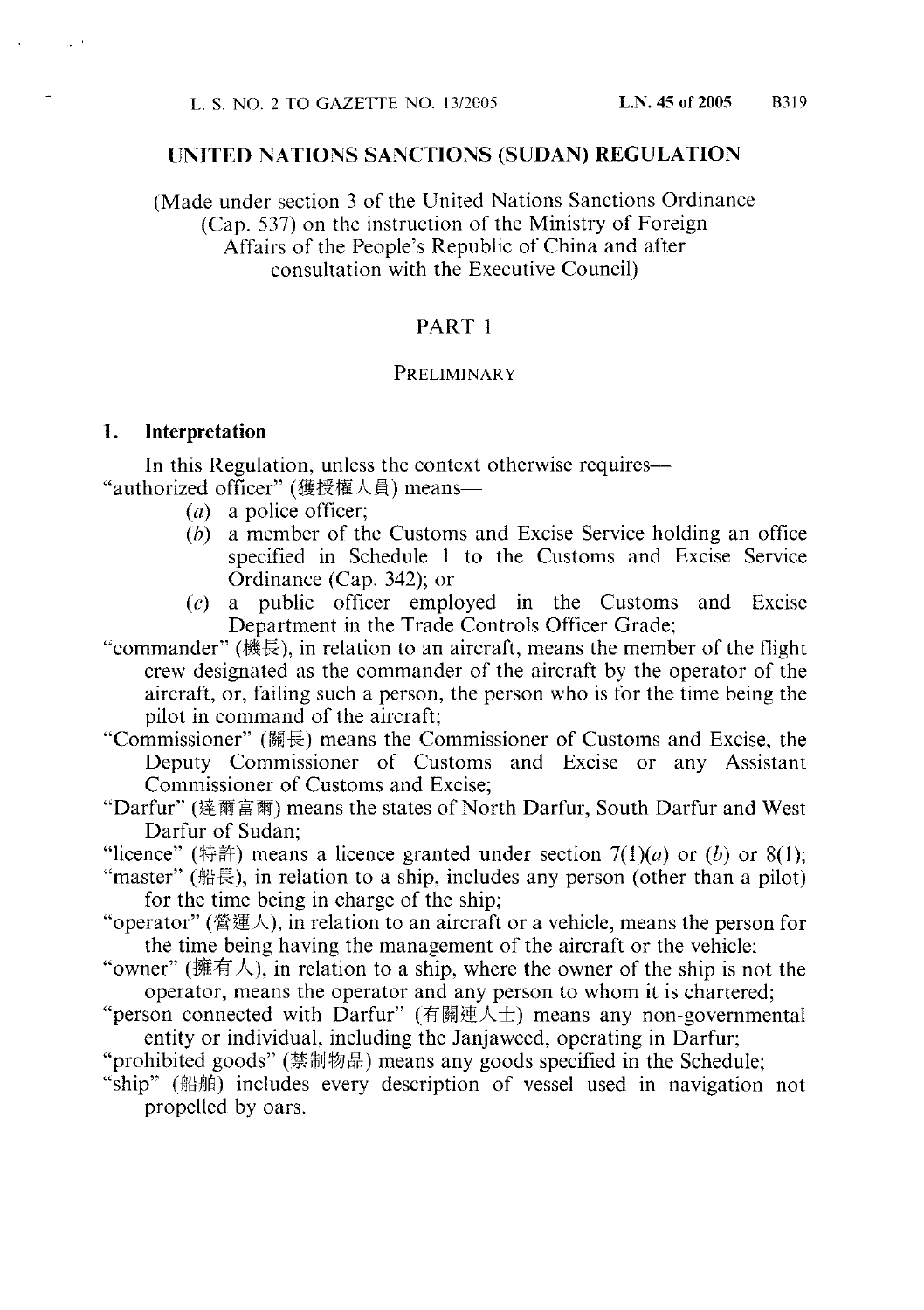### PART<sub>2</sub>

### **PROHIBITIONS**

### Supply and delivery of goods

#### 2. Prohibition against supply and delivery of certain goods to persons connected with **Darfur**

(1) Except under the authority of a licence granted under section  $7(1)(a)$ , a person shall not supply or deliver, agree to supply or deliver, or do any act likely to promote the supply or delivery of, any prohibited goods-

- (a) to, or to the order of, a person connected with Darfur; or
- $(b)$  to a destination for the purpose of delivery, directly or indirectly, to, or to the order of, a person connected with Darfur.

(2) A person who contravenes subsection (1) commits an offence and is liable-

- (a) on conviction on indictment to a fine and to imprisonment for  $7$ years; or
- $(b)$  on summary conviction to a fine at level 6 and to imprisonment for 6 months.

(3) In any proceedings for an offence in relation to a contravention of subsection (1), it is a defence for a person charged to prove that he did not know and had no reason to believe-

- (a) that the goods concerned were prohibited goods; or
- that the goods concerned were to be supplied or delivered—  $(b)$ 
	- (i) to, or to the order of, a person connected with Darfur; or
	- (ii) to a destination for the purpose of delivery, directly or indirectly, to, or to the order of, a person connected with Darfur.
- $(4)$  This section applies to-
	- (a) a person within the HKSAR; and
	- $(b)$  a person acting elsewhere who is—
		- (i) both a Hong Kong permanent resident and a Chinese national: or
		- (ii) a body incorporated or constituted under the law of the HKSAR.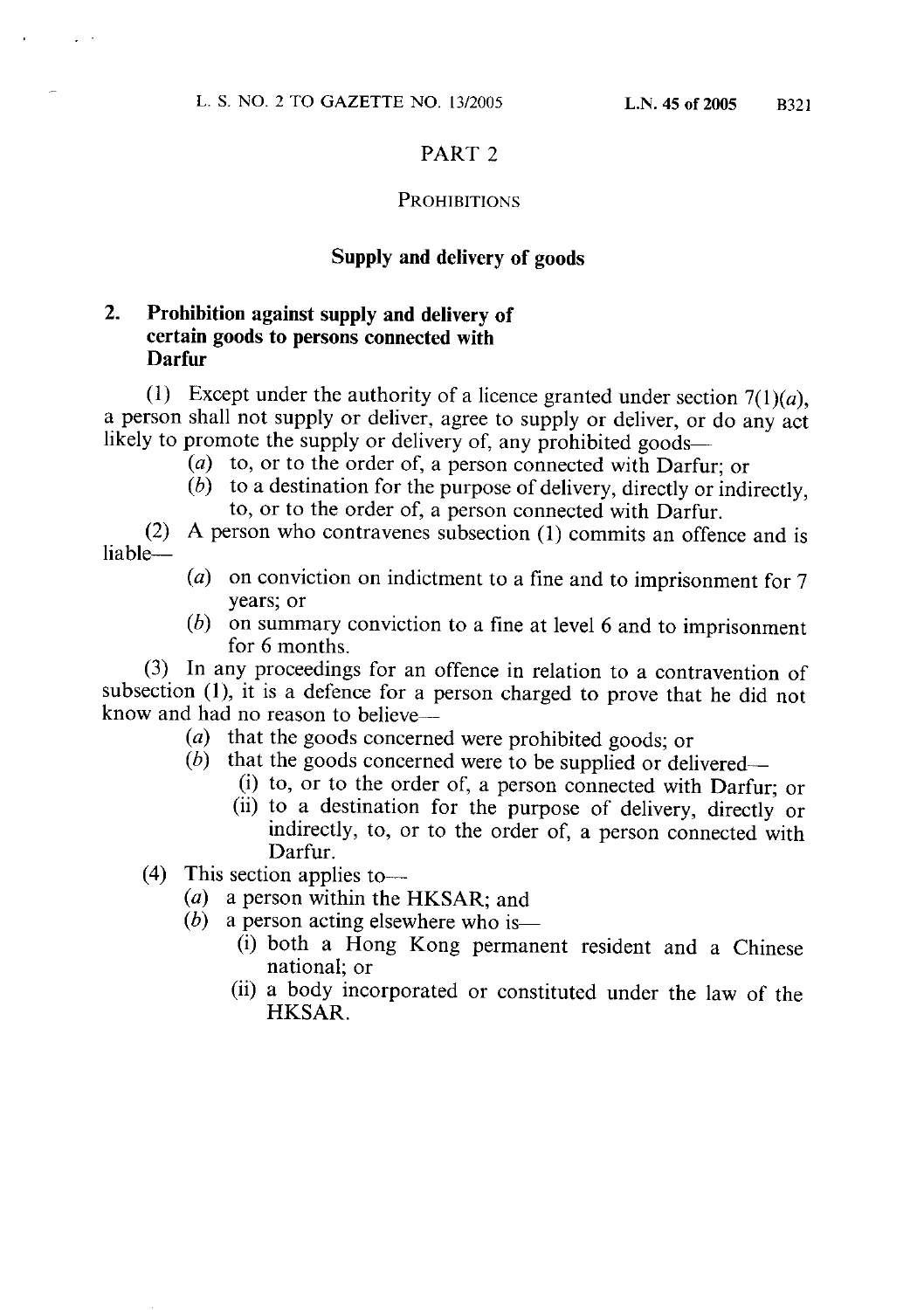## **Carriage of goods**

#### 3. Application of sections 4 and 5

Sections 4 and 5 apply to-

- $(a)$  a ship that is registered in the HKSAR;
- $(b)$  an aircraft that is registered in the HKSAR;
- any other ship or aircraft that is for the time being chartered to  $(c)$ a person who is-
	- $(i)$  within the HKSAR;
	- (ii) both a Hong Kong permanent resident and a Chinese national; or
	- (iii) a body incorporated or constituted under the law of the HKSAR: and
- $(d)$  a vehicle within the HKSAR.

#### $\overline{4}$ . Prohibition against carriage of certain goods to persons connected with Darfur

(1) Except under the authority of a licence granted under section  $7(1)(b)$ , and without prejudice to the generality of section 2, a ship, aircraft or vehicle to which this section and section 5 apply shall not be used for the carriage of any prohibited goods if the carriage is, or forms part of, carriage—

- (a) to, or to the order of, a person connected with Darfur; or
- $(b)$  to a destination for the purpose of delivery, directly or indirectly, to, or to the order of, a person connected with Darfur.
- (2) Subsection (1) does not apply if—
	- (*a*) the carriage of the prohibited goods is performed in the course of the supply or delivery of the prohibited goods; and
	- $(b)$  the supply or delivery was authorized by a licence granted under section  $7(1)(a)$ .

This section does not operate so as to prejudice any other law  $(3)$ prohibiting or restricting the use of ships, aircraft or vehicles.

#### 5. Offences in respect of carriage of certain goods to persons connected with Darfur

(1) For the purposes of subsection (2), "specified person" (指明人士), means-

- $(a)$  in relation to a ship registered in the HKSAR, the owner or master of the ship:
- (b) in relation to any other ship—
	- (i) the person to whom the ship is for the time being chartered; or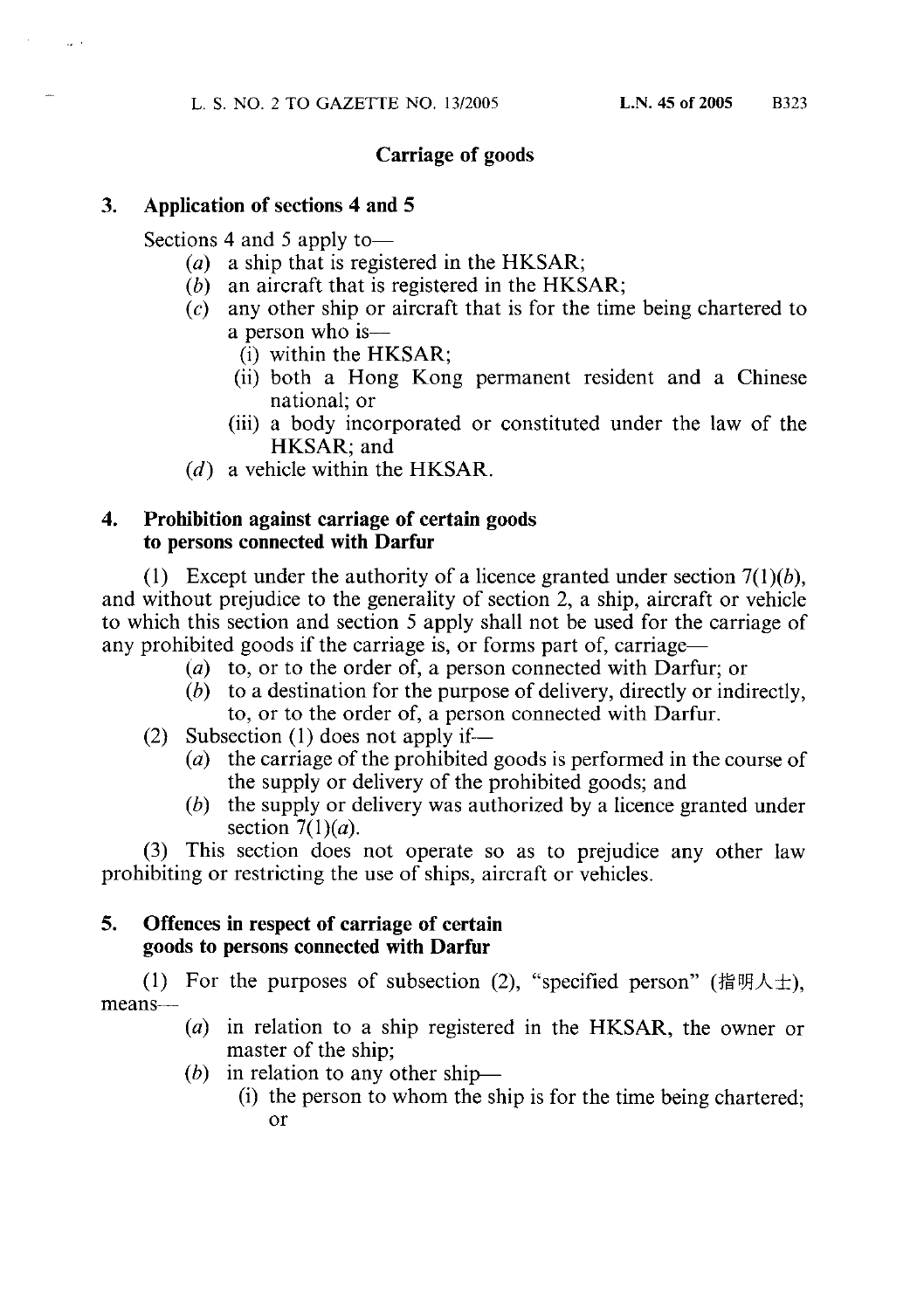L. S. NO. 2 TO GAZETTE NO. 13/2005

- (ii) the master of the ship, if the master is within the HKSAR or is both a Hong Kong permanent resident and a Chinese national:
- in relation to an aircraft registered in the HKSAR, the operator  $(c)$ or commander of the aircraft:
- $(d)$  in relation to any other aircraft—
	- (i) the person to whom the aircraft is for the time being chartered;
	- (ii) the operator of the aircraft, if the operator is within the HKSAR, is both a Hong Kong permanent resident and a Chinese national, or is a body incorporated or constituted under the law of the HKSAR; or
	- (iii) the commander of the aircraft, if the commander is within the HKSAR or is both a Hong Kong permanent resident and a Chinese national: or
- $(e)$  in relation to a vehicle, the operator or driver of the vehicle.

(2) If a ship, aircraft or vehicle is used in contravention of section  $4(1)$ , each specified person commits an offence and is liable-

- $(a)$  on conviction on indictment to a fine and to imprisonment for 7 years; or
- ( $b$ ) on summary conviction to a fine at level 6 and to imprisonment for 6 months.

(3) In any proceedings for an offence in relation to a contravention of section  $4(1)$ , it is a defence for a person charged to prove that he did not know and had no reason to believe-

- (a) that the goods concerned were prohibited goods; or
- $(b)$  that the carriage of the goods concerned was, or formed part of, carriage-
	- (i) to, or to the order of, a person connected with Darfur; or
	- (ii) to a destination for the purpose of delivery, directly or indirectly, to, or to the order of, a person connected with Darfur.

### Provision of technical assistance or training

#### 6. Prohibition against provision of certain technical assistance or training to persons connected with Darfur

(1) Except under the authority of a licence granted under section  $8(1)$ , a person shall not provide to a person connected with Darfur any technical assistance or training related to the supply, delivery, manufacture, maintenance or use of any prohibited goods.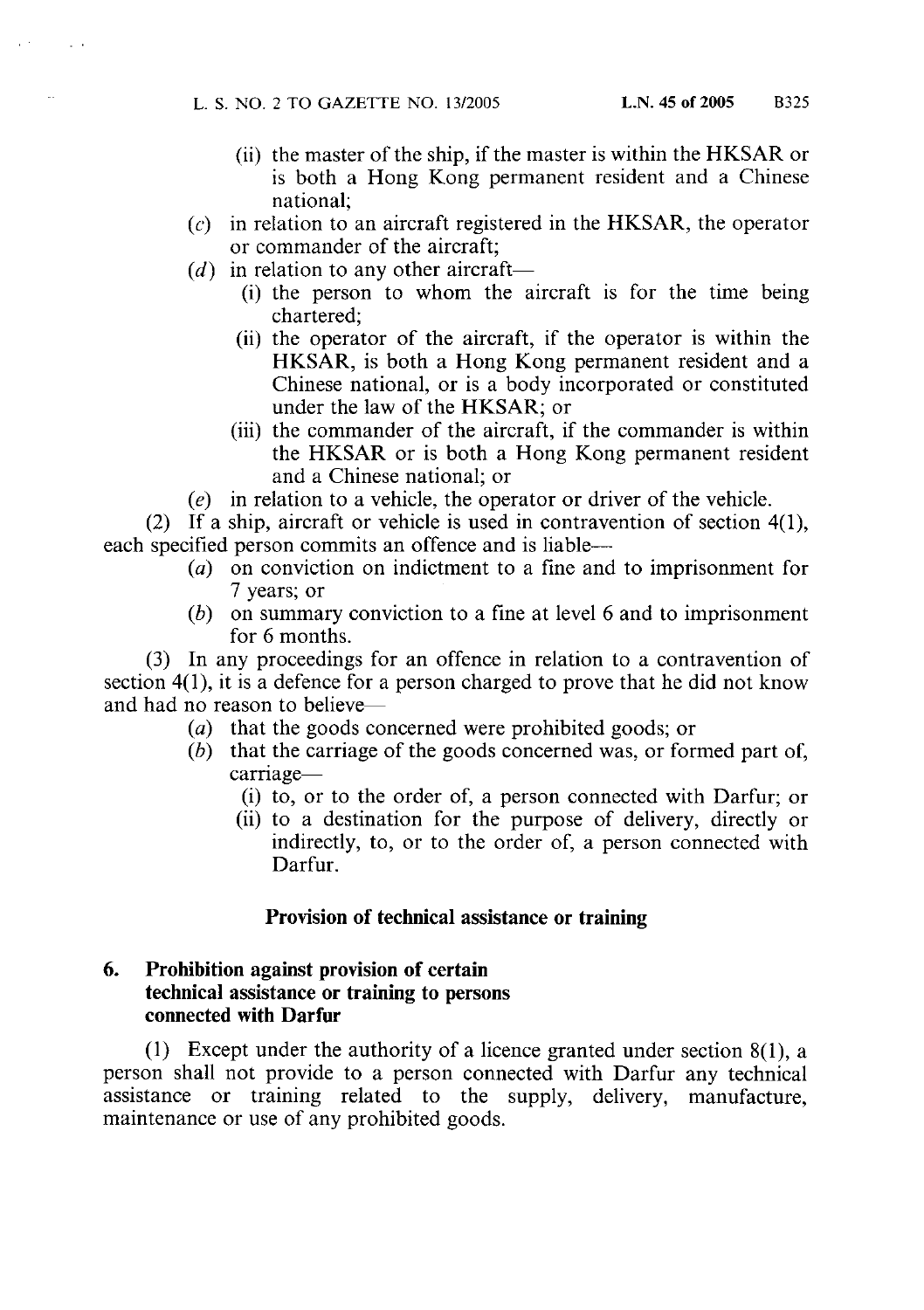(2) A person who contravenes subsection (1) commits an offence and is liable-

- (a) on conviction on indictment to a fine and to imprisonment for  $7$ years; or
- $(b)$  on summary conviction to a fine at level 6 and to imprisonment for 6 months.

(3) In any proceedings for an offence in relation to a contravention of subsection (1), it is a defence for a person charged to prove that he did not know and had no reason to believe—

- ( $a$ ) that the assistance or training concerned was being provided to a person connected with Darfur: or
- (b) that the assistance or training concerned related to the supply, delivery, manufacture, maintenance or use of any prohibited goods.
- $(4)$  This section applies to
	- (a) a person within the HKSAR; and
	- $(b)$ a person acting elsewhere who is—
		- (i) both a Hong Kong permanent resident and a Chinese national: or
		- (ii) a body incorporated or constituted under the law of the HKSAR.

### PART<sub>3</sub>

### **LICENCE**

#### 7. Licence for supply, delivery or carriage of certain goods

(1) If it is proved to the satisfaction of the Chief Executive that any one of the requirements in subsection (2) is met, the Chief Executive shall, on application, grant, as appropriate—

- $(a)$  a licence for the supply or delivery of prohibited goods, or the doing of an act likely to promote the supply or delivery of prohibited goods-
	- (i) to, or to the order of, a person connected with Darfur; or
	- (ii) to a destination for the purpose of delivery, directly or indirectly, to, or to the order of, a person connected with Darfur; or
- a licence for the carriage of prohibited goods which is, or forms  $(b)$ part of, carriage—
	- (i) to, or to the order of, a person connected with Darfur; or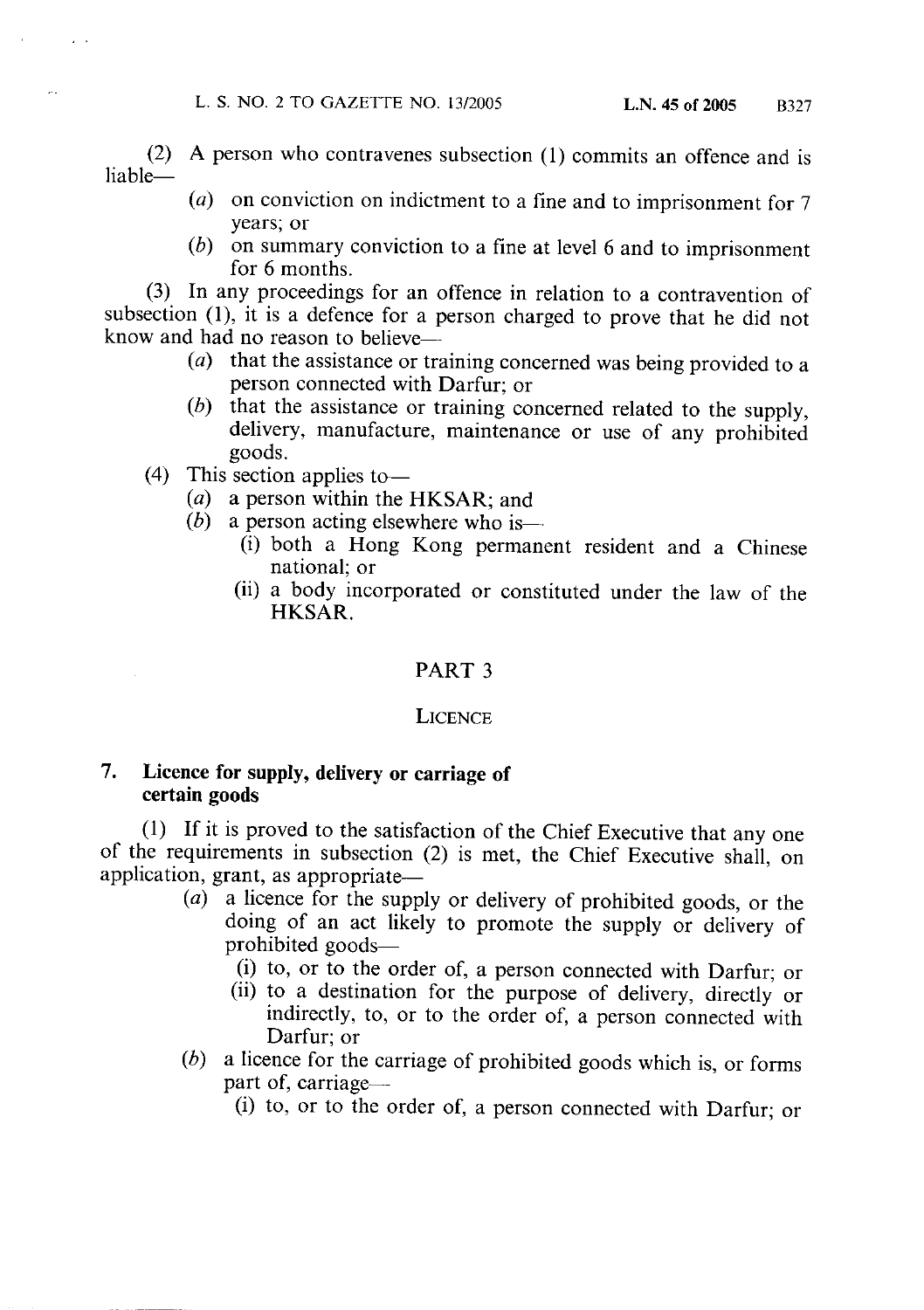L. S. NO. 2 TO GAZETTE NO. 13/2005

 $\alpha=0$  .

- (ii) to a destination for the purpose of delivery, directly or indirectly, to, or to the order of, a person connected with Darfur.
- (2) The requirements referred to in subsection (1) are as follows—
	- (a) the prohibited goods are for monitoring, verification or peace support operations, including such operations led by regional organizations, that are authorized by the United Nations or are operating with the consent of the relevant parties;
	- (b) the prohibited goods are non-lethal military equipment intended solely for humanitarian, human rights monitoring or protective use;
	- the prohibited goods are protective clothing including flak  $(c)$ jackets and military helmets, for the personal use of the personnel of the United Nations, human rights monitors, representatives of the media, humanitarian and development workers and associated personnel.

#### 8. Licence for provision of certain technical assistance or training

(1) If it is proved to the satisfaction of the Chief Executive that any one of the requirements in subsection (2) is met, the Chief Executive shall, on application, grant a licence for the provision to a person connected with Darfur of technical assistance or training related to the supply, delivery, manufacture, maintenance or use of prohibited goods.

- The requirements referred to in subsection (1) are as follows- $(2)$ 
	- (a) the technical assistance or training is related to the supply, delivery, manufacture, maintenance or use of prohibited goods which are for monitoring, verification or peace support including such operations led by operations, regional organizations, that are authorized by the United Nations or are operating with the consent of the relevant parties;
	- (b) the technical assistance or training is related to the supply, delivery, manufacture, maintenance or use of non-lethal military equipment intended solely for humanitarian, human rights monitoring or protective use.

#### 9. Provision of false information or documents for purpose of obtaining licences

(1) If, for the purpose of obtaining a licence, a person makes any statement or provides or produces any information or document that he knows to be false in a material particular, that person commits an offence and is liable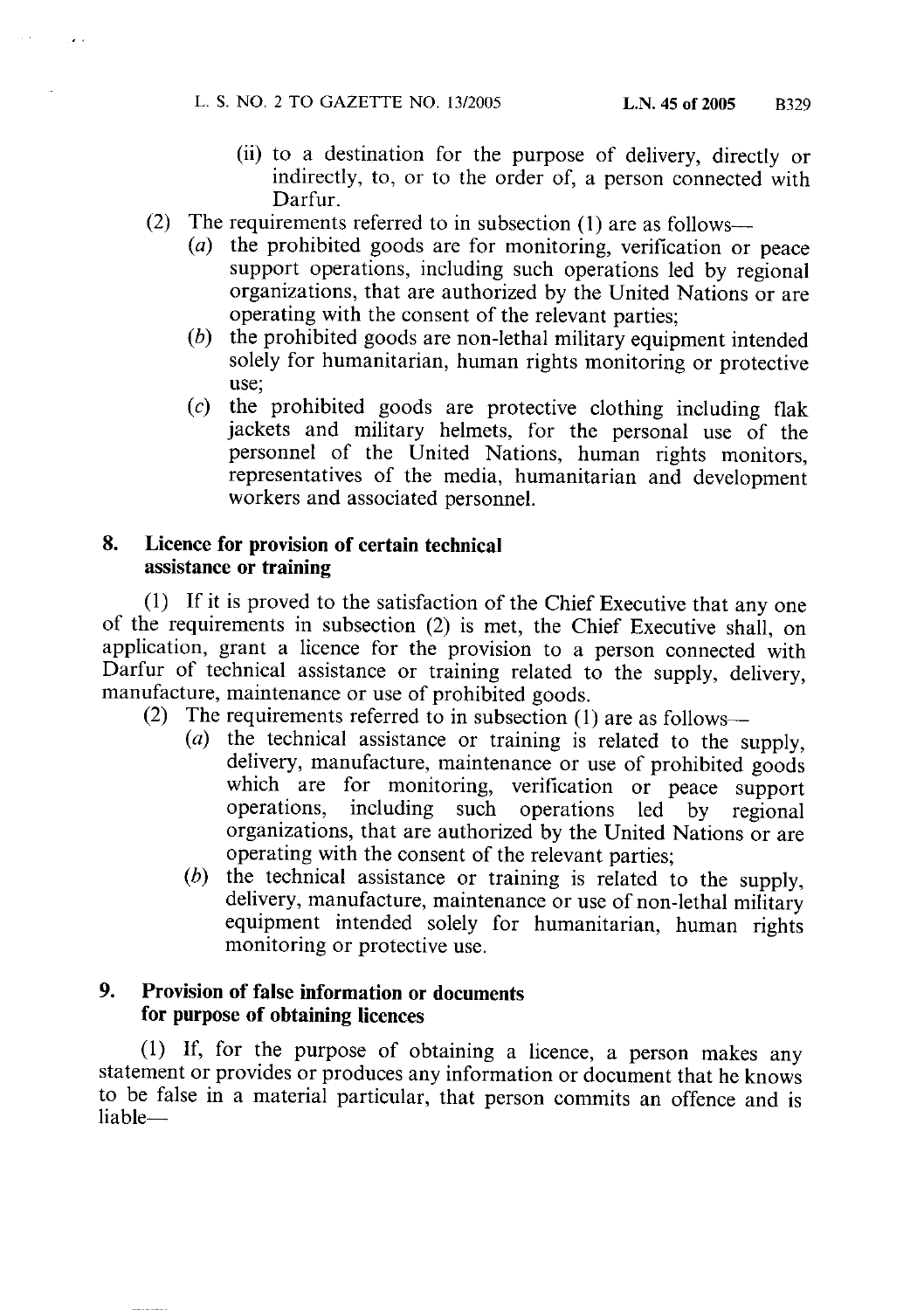L. S. NO. 2 TO GAZETTE NO. 13/2005

 $\sim$   $\sim$ 

- (a) on conviction on indictment to a fine and to imprisonment for  $2$ vears; or
- (b) on summary conviction to a fine at level 6 and to imprisonment for 6 months.

(2) If, for the purpose of obtaining a licence, a person recklessly makes any statement or provides or produces any information or document that is false in a material particular, that person commits an offence and is liable-

- (a) on conviction on indictment to a fine and to imprisonment for 2 vears: or
- $(b)$  on summary conviction to a fine at level 6 and to imprisonment for 6 months.

### PART<sub>4</sub>

### **THINGS DONE OUTSIDE HKSAR**

### 10. Licence or permission granted by authorities of places outside HKSAR

(1) If the circumstances described in subsection (2) apply, a provision of this Regulation which prohibits the doing of a thing except under the authority of a licence shall not have effect in relation to any such thing done in a place outside the HKSAR by-

- (a) a person who is ordinarily resident in that place; or
- $(b)$  a body corporate incorporated or constituted under the law of that place.

(2) For the purposes of subsection (1), the circumstances are that the thing is done under the authority of a licence or with permission granted, in accordance with any law in force in that place outside the HKSAR (being a law substantially corresponding to the relevant provision of this Regulation), by the authority competent in that behalf under that law.

### PART 5

### **ENFORCEMENT OF REGULATION**

### Investigation, etc. of suspected ships

### 11. Investigation of suspected ships

(1) If an authorized officer has reason to suspect that a ship to which sections 4 and 5 apply has been, is being or is about to be used in contravention of section  $4(1)$ , he may—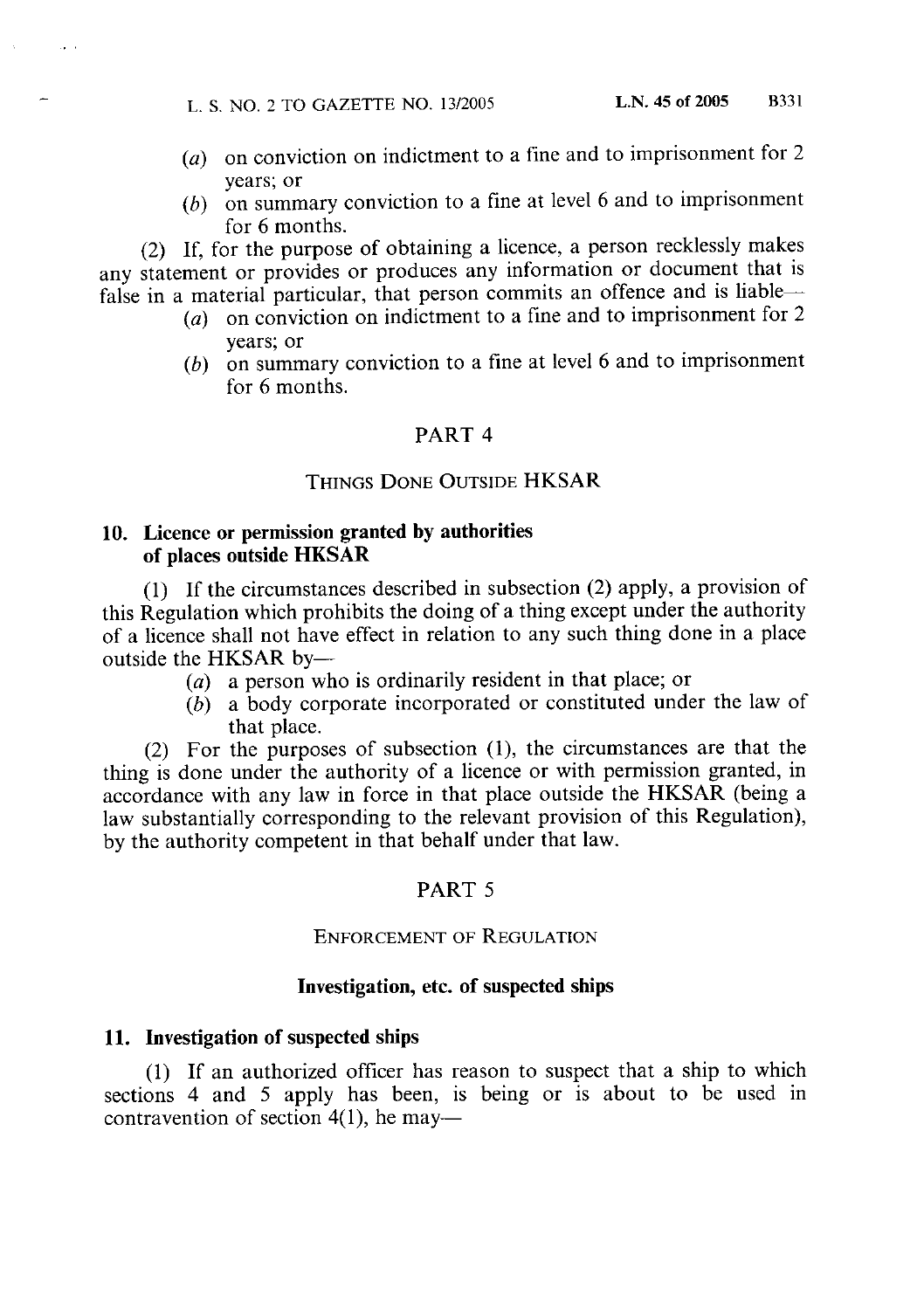- $(a)$  either alone or accompanied and assisted by any person acting under his authority, board the ship and search it and, for that purpose, use or authorize the use of reasonable force; and
- (b) request the master or charterer of the ship to provide such information relating to the ship and its cargo, and produce for his inspection such documents so relating and such cargo carried on it, as he may specify.

(2) If an authorized officer has reason to suspect that a ship is being or is about to be used in contravention of section  $4(1)$ , he may (either there and then or on consideration of any information provided or document or cargo produced in response to a request made under subsection  $(1)(b)$ ), with a view to preventing the commission, or the continued commission, of such a contravention or in order that enquiries may be pursued, do one or more of the following—

- (a) direct the master or charterer of the ship to refrain, except with the consent of an authorized officer, from landing at any port specified by the authorized officer any part of the ship's cargo that is so specified;
- (b) request the master or charterer of the ship to take one or more of the following steps—
	- (i) to cause the ship, including any of its cargo, not to proceed with the voyage on which the ship is then engaged or about to be engaged until the master or charterer is notified by an authorized officer that the ship and its cargo may so proceed;
	- (ii) (if the ship is in the HKSAR) to cause the ship and any of its cargo to remain in the HKSAR until the master or charterer is notified by an authorized officer that the ship and its cargo may depart;
	- (iii) (if the ship is in any other place) to take the ship and any of its cargo to such port as is specified by an authorized officer, and to cause the ship and its cargo to remain in that place until the master or charterer is notified by an authorized officer that the ship and its cargo may depart;
	- (iv) to take the ship and any of its cargo to such other destination as may be specified by an authorized officer in agreement with the master or charterer.

(3) A power conferred by this section to request the provision of any information or the production of any document or cargo for inspection includes a power to-

- specify whether the information should be provided orally or in  $(a)$ writing and in what form; and
- specify the time by which and the place in which the information  $(b)$ should be provided or the document or cargo should be produced for inspection.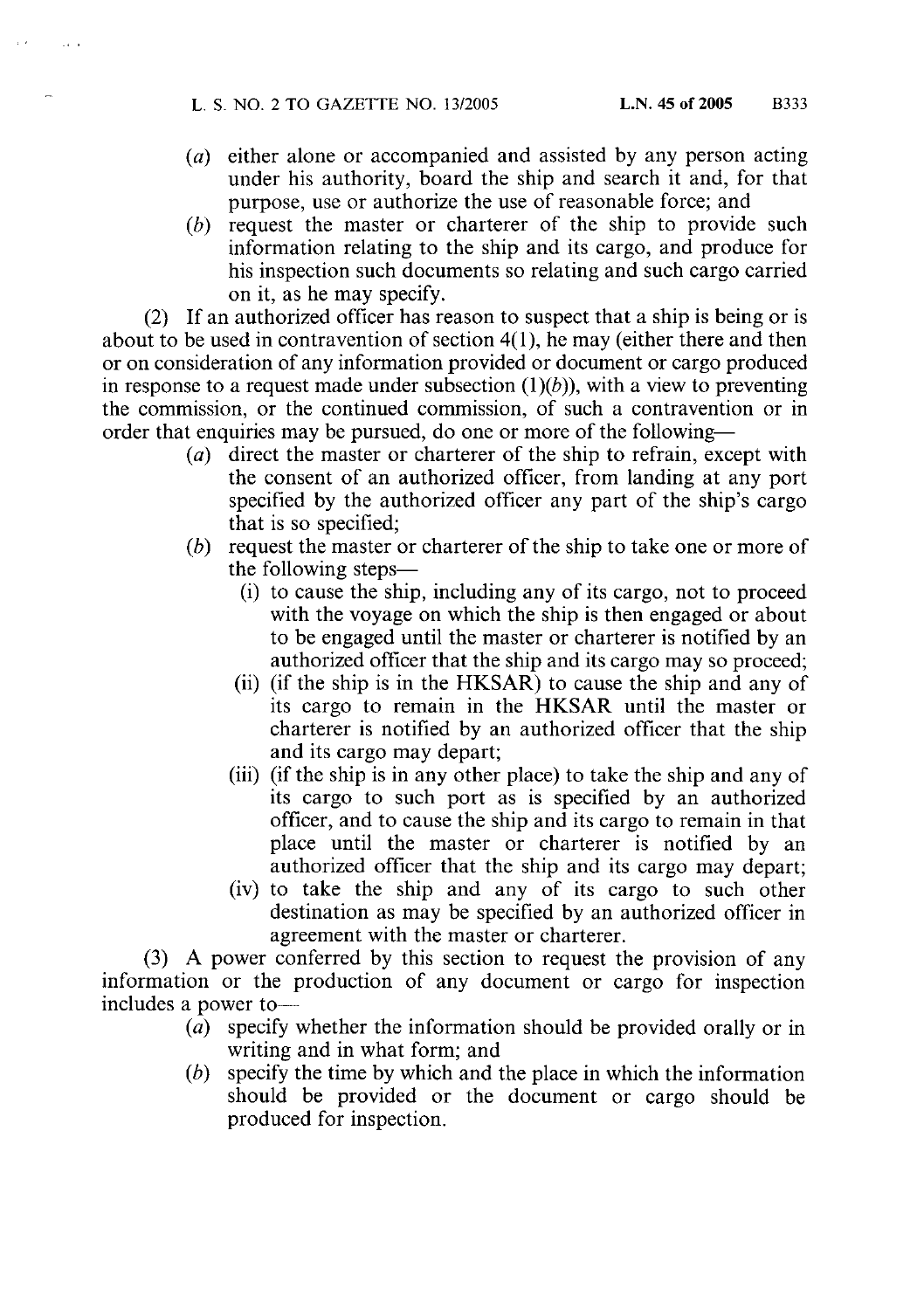### 12. Offences by master or charterer of ship

(1) If a master or charterer of a ship disobeys any direction given under section  $11(2)(a)$ , or, without reasonable excuse, refuses or fails to comply with a request made under section  $11(1)(b)$  or  $(2)(b)$  within the time specified by an authorized officer or, if no time is specified, within a reasonable time, the master or charterer commits an offence and is liable on conviction to a fine at level 6 and to imprisonment for 6 months.

(2) If a master or charterer of a ship, in response to a request made under section 11(1)(b) or (2)(b), provides or produces to an authorized officer any information, explanation or document that he knows to be false in a material particular, or recklessly provides or produces to an authorized officer any information, explanation or document that is false in a material particular, the master or charterer commits an offence and is liable on conviction to a fine at level 6 and to imprisonment for 6 months.

### 13. Power of authorized officers to enter and detain ships

(1) Without prejudice to section 12, if an authorized officer has reason to suspect that a request that has been made under section  $11(2)(b)$  may not be complied with, he may take such steps as appear to him to be necessary to secure compliance with that request and, without prejudice to the generality of the foregoing, may for that purpose—

- (a) enter, or authorize the entry on, any land and the ship concerned:
- (b) detain, or authorize the detention of, that ship and any of its cargo: and
- $(c)$  use, or authorize the use of, reasonable force.

(2) Subject to subsection (3), subsection (1) does not authorize the detention of any ship for more than 12 hours.

(3) The Chief Secretary for Administration may, by order in writing under his hand, authorize the detention of a ship referred to in subsection  $(1)$ for further periods of not more than 12 hours each, and any such order shall state the times from which and for which the order shall be effective.

### 14. Sections 11, 12 and 13 not to prejudice other laws

Sections 11, 12 and 13 do not operate so as to prejudice any other law conferring powers or imposing restrictions or enabling restrictions to be imposed in respect of a ship.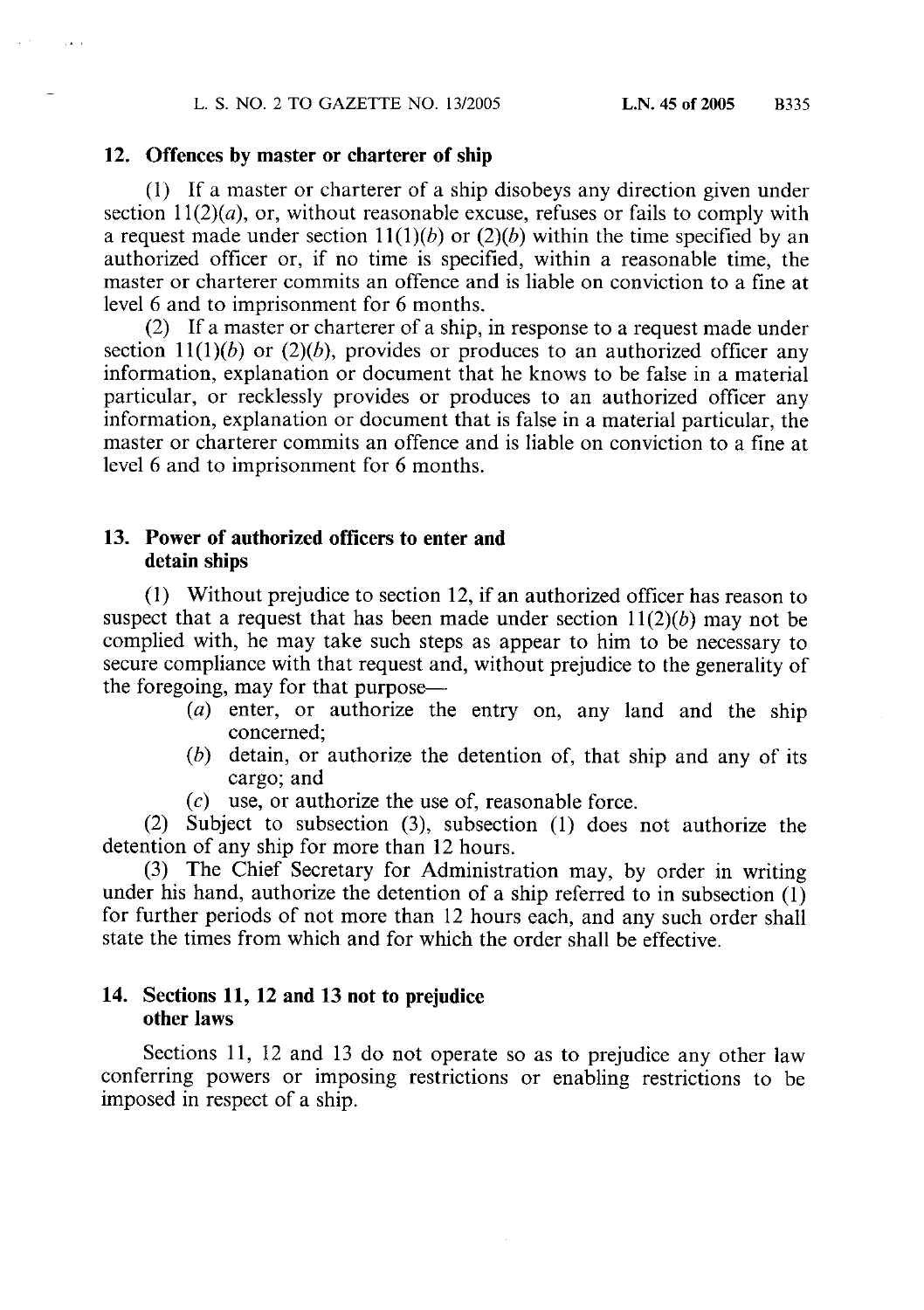### Investigation, etc. of suspected aircraft

### 15. Investigation of suspected aircraft

(1) If an authorized officer has reason to suspect that an aircraft to which sections 4 and 5 apply has been, is being or is about to be used in contravention of section 4(1), he may—

- (a) either alone or accompanied and assisted by any person acting under his authority, board the aircraft and search it and, for that purpose, use or authorize the use of reasonable force; and
- $(b)$  request the charterer, operator or commander of the aircraft, or all of them, to provide such information relating to the aircraft and its cargo, and produce for his inspection such documents so relating and such cargo carried on it, as he may specify.

(2) If the aircraft referred to in subsection (1) is in the HKSAR, an authorized officer may (either there and then or on consideration of any information provided or document or cargo produced in response to a request made under subsection  $(1)(b)$  further request the charterer, operator or commander, or all of them, to cause the aircraft and any of its cargo to remain in the HKSAR until the charterer, operator or commander is, or (if the further request is made to all of them) all of them are, notified by an authorized officer that the aircraft and its cargo may depart.

(3) A power conferred by this section to request the provision of any information or the production of any document or cargo for inspection includes a power to-

- $\overline{a}$  specify whether the information should be provided orally or in writing and in what form; and
- specify the time by which and the place in which the information  $(b)$ should be provided or the document or cargo should be produced for inspection.

### 16. Offences by charterer, operator or commander of aircraft

(1) If a charterer, operator or commander of an aircraft, without reasonable excuse, refuses or fails to comply with a request made under section  $15(1)(b)$  or (2) within the time specified by an authorized officer or, if no time is specified, within a reasonable time, the charterer, operator or commander commits an offence and is liable on conviction to a fine at level 6 and to imprisonment for 6 months.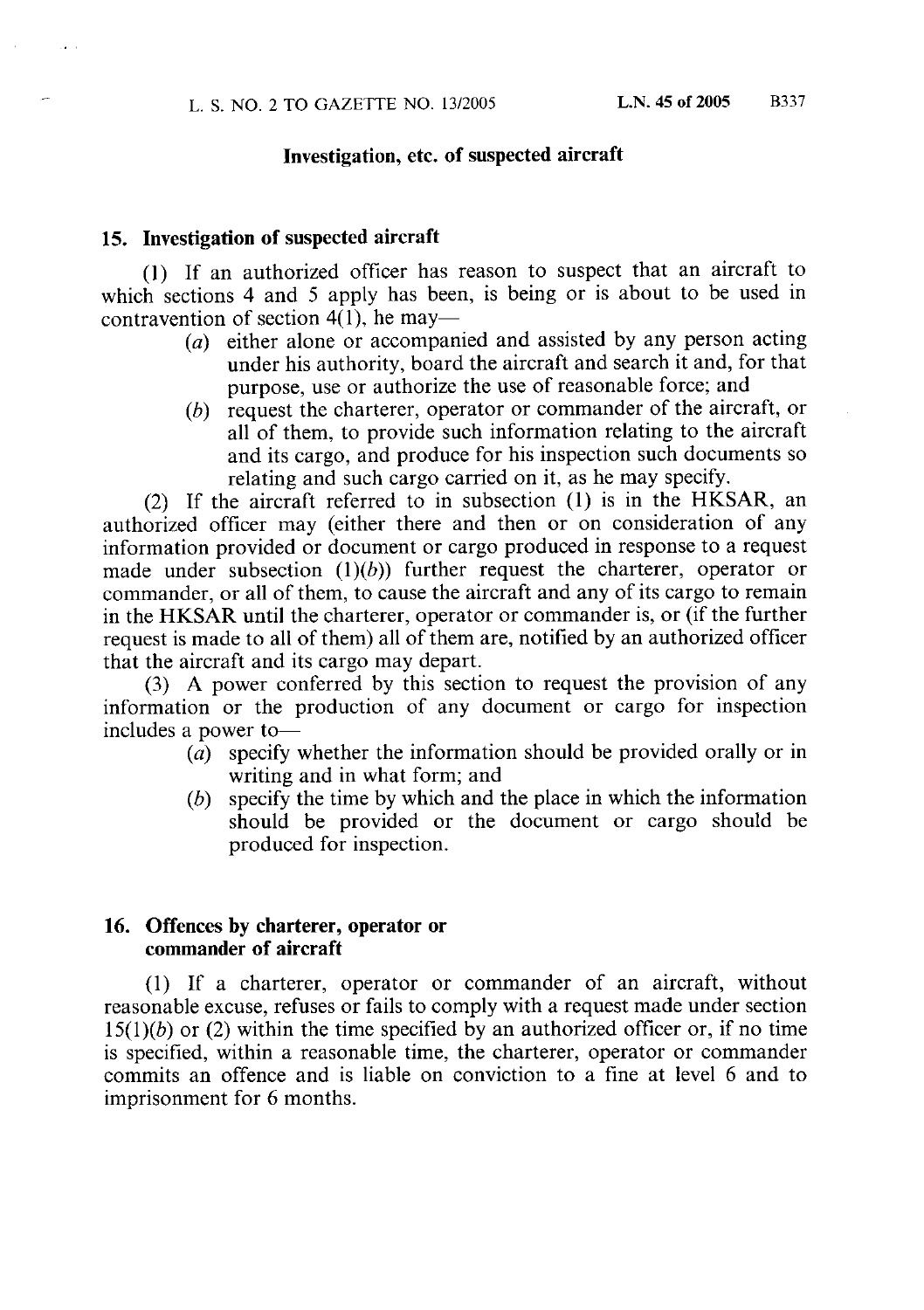(2) If a charterer, operator or commander of an aircraft, in response to a request made under section  $15(1)(b)$  or (2), provides or produces to an authorized officer any information, explanation or document that he knows to be false in a material particular, or recklessly provides or produces to an authorized officer any information, explanation or document that is false in a material particular, the charterer, operator or commander commits an offence and is liable on conviction to a fine at level 6 and to imprisonment for 6 months.

### 17. Power of authorized officers to enter and detain aircraft

(1) Without prejudice to section 16, if an authorized officer has reason to suspect that a request that has been made under section  $15(2)$  may not be complied with, he may take such steps as appear to him to be necessary to secure compliance with that request and, without prejudice to the generality of the foregoing, may for that purpose-

- (a) enter, or authorize the entry on, any land and the aircraft concerned:
- $(b)$  detain, or authorize the detention of, that aircraft and any of its cargo; and
- $(c)$  use, or authorize the use of, reasonable force.

(2) Subject to subsection (3), subsection (1) does not authorize the detention of any aircraft for more than 6 hours.

(3) The Chief Secretary for Administration may, by order in writing under his hand, authorize the detention of an aircraft referred to in subsection (1) for further periods of not more than 6 hours each, and any such order shall state the times from which and for which the order shall be effective.

### 18. Sections 15, 16 and 17 not to prejudice other laws

Sections 15, 16 and 17 do not operate so as to prejudice any other law conferring powers or imposing restrictions or enabling restrictions to be imposed in respect of an aircraft.

### Investigation, etc. of suspected vehicles

### 19. Investigation of suspected vehicles

(1) If an authorized officer has reason to suspect that a vehicle within the HKSAR has been, is being or is about to be used in contravention of section  $4(1)$ , he may—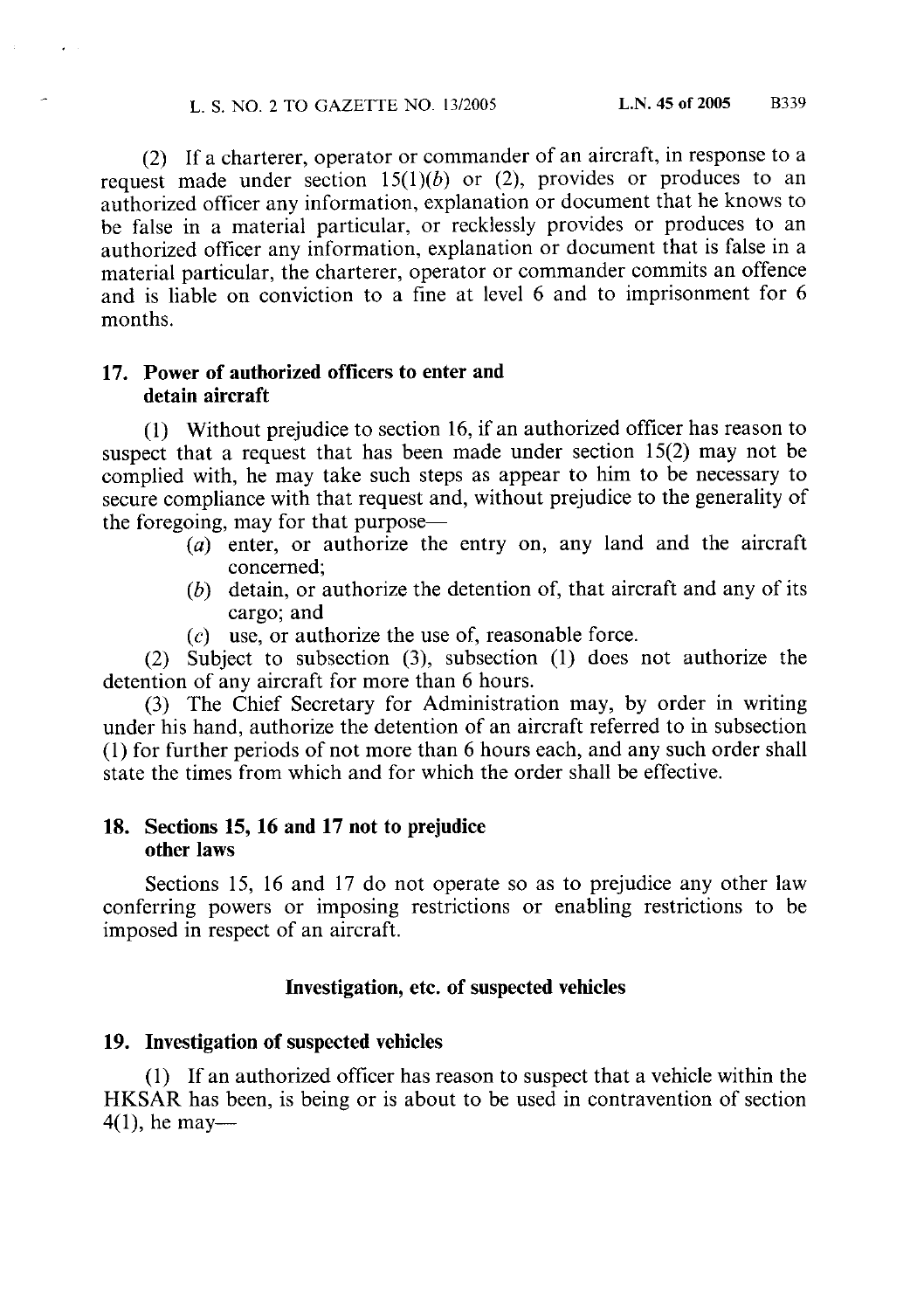- (a) either alone or accompanied and assisted by any person acting under his authority, board the vehicle and search it and, for that purpose, use or authorize the use of reasonable force;
- (b) request the operator or driver of the vehicle to provide such information relating to the vehicle and any article carried on it, and produce for his inspection such documents so relating and such articles carried on it, as he may specify; and
- $(c)$  (either there and then or on consideration of any information provided or document or article produced in response to a request made under paragraph  $(b)$ ) further request the operator or driver to take the vehicle and any article carried on it to such place as is specified by an authorized officer, and to cause the vehicle and the article to remain in that place until the operator or driver is notified by an authorized officer that the vehicle and the article may depart.

(2) A power conferred by this section to request the provision of any information or the production of any document or article for inspection includes a power to-

- specify whether the information should be provided orally or in  $(a)$ writing and in what form; and
- specify the time by which and the place in which the information  $(b)$ should be provided or the document or article should be produced for inspection.

### 20. Offences by operator or driver of vehicle

(1) If an operator or driver of a vehicle, without reasonable excuse, refuses or fails to comply with a request made under section  $19(1)(b)$  or  $(c)$ within the time specified by an authorized officer or, if no time is specified, within a reasonable time, the operator or driver commits an offence and is liable on conviction to a fine at level 6 and to imprisonment for 6 months.

(2) If an operator or driver of a vehicle, in response to a request made under section 19(1)(b) or (c), provides or produces to an authorized officer any information, explanation or document that he knows to be false in a material particular, or recklessly provides or produces to an authorized officer any information, explanation or document that is false in a material particular, the operator or driver commits an offence and is liable on conviction to a fine at level 6 and to imprisonment for 6 months.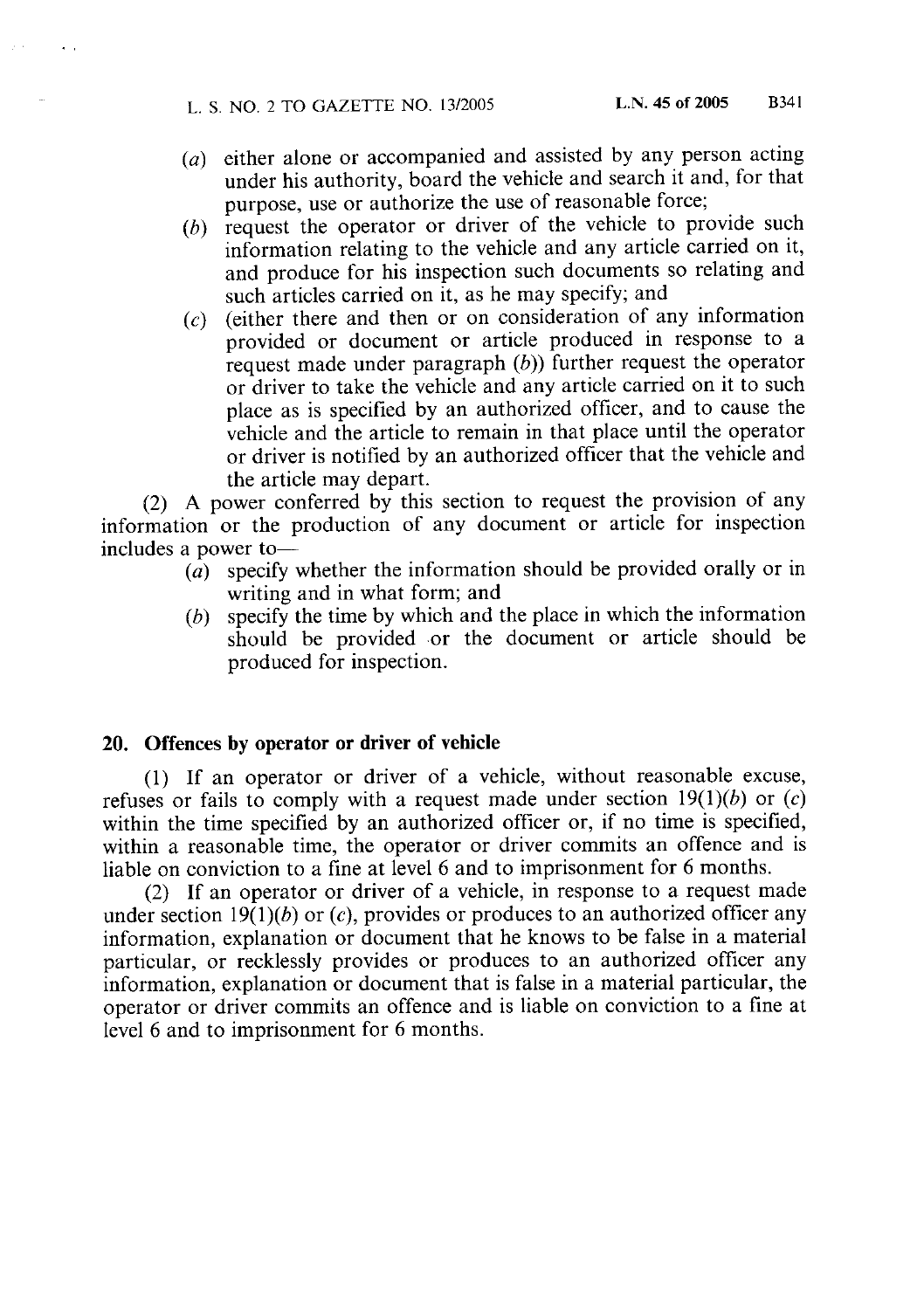### 21. Power of authorized officers to enter and detain vehicles

(1) Without prejudice to section 20, if an authorized officer has reason to suspect that a request that has been made under section  $19(1)(c)$  may not be complied with, he may take such steps as appear to him to be necessary to secure compliance with that request and, without prejudice to the generality of the foregoing, may for that purpose—

- (a) enter, or authorize the entry on, any land and enter, or authorize the entry into, the vehicle concerned;
- $(b)$  detain, or authorize the detention of, that vehicle and any article carried on it: and
- $(c)$  use, or authorize the use of, reasonable force.

(2) Subject to subsection (3), subsection (1) does not authorize the detention of any vehicle for more than 12 hours.

(3) The Commissioner may, by order in writing under his hand, authorize the detention of a vehicle referred to in subsection (1) for further periods of not more than 12 hours each, and any such order shall state the times from which and for which the order shall be effective.

### 22. Sections 19, 20 and 21 not to prejudice other laws

Sections 19, 20 and 21 do not operate so as to prejudice any other law conferring powers or imposing restrictions or enabling restrictions to be imposed in respect of a vehicle.

### **General**

### 23. Exercise of powers of Chief Executive

The Chief Executive may, to such extent and subject to such restrictions and conditions as he may think proper, delegate or authorize the delegation of any of his powers or functions under this Regulation to any person, or class or description of persons, approved by him, and references in this Regulation to the Chief Executive shall be construed accordingly.

### 24. Production of proof of identity

Before or on exercising a power conferred by section 11, 13, 15, 17, 19 or 21, an authorized officer shall, if requested so to do, produce evidence of his identity.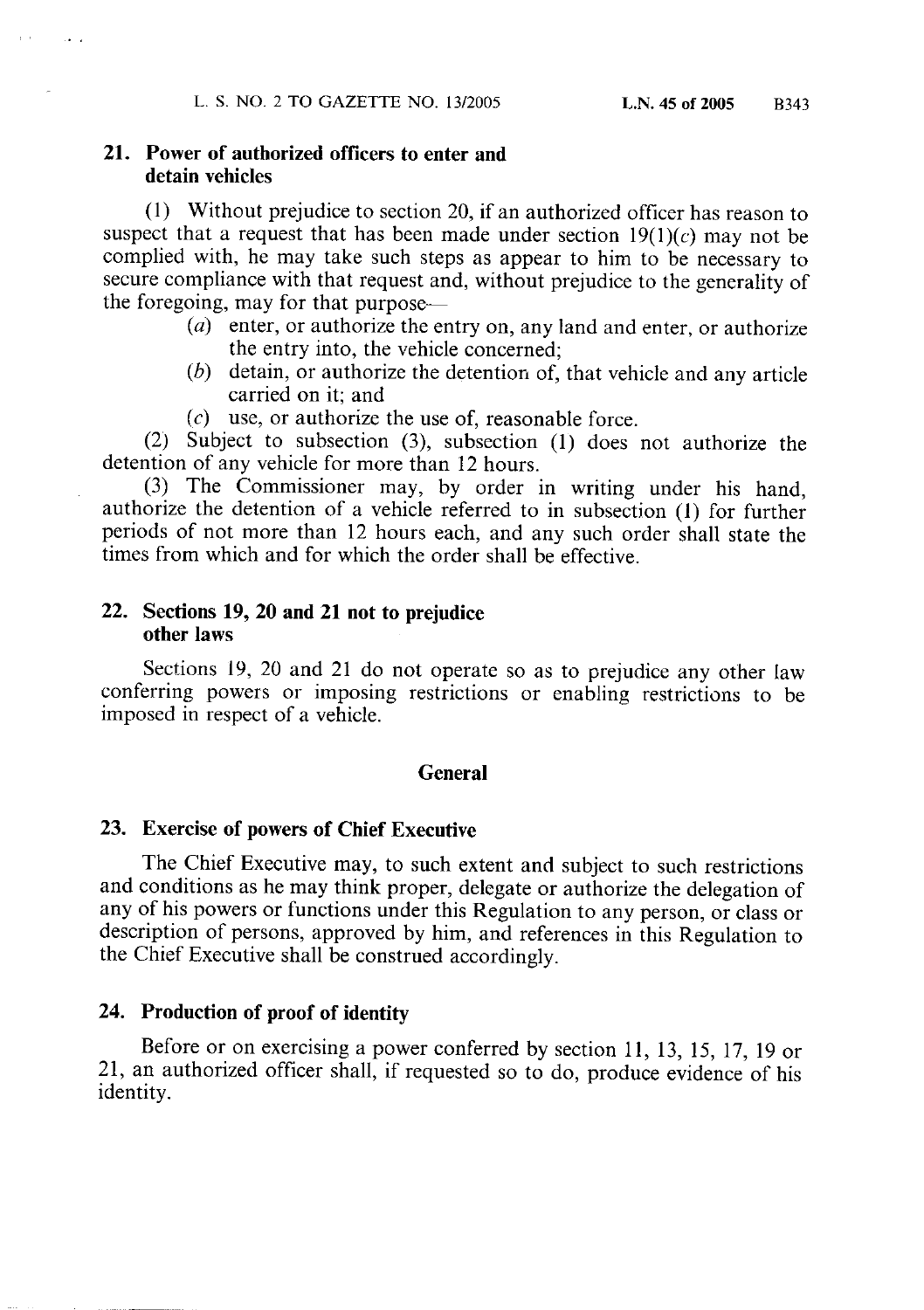### PART<sub>6</sub>

### **EVIDENCE**

### 25. Power of magistrate or judge to grant warrant

(1) A magistrate or judge may grant a warrant under this section if he is satisfied by information on oath given by an authorized officer that there are reasonable grounds for suspecting that—

- $(a)$  an offence under this Regulation has been committed or is being committed: and
- $(b)$  there is on any premises specified in the information, or on any ship, aircraft or vehicle so specified, evidence in relation to the commission of the offence.

(2) A warrant granted under subsection (1) may authorize any authorized officer, together with any other person named in the warrant, to enter the premises specified in the information or any premises on which the ship, aircraft or vehicle so specified may be, at any time within one month from the date of the warrant, and to search the premises, ship, aircraft or vehicle.

(3) A person authorized by a warrant to search any premises, ship, aircraft or vehicle may exercise any or all of the following powers—

- $(a)$  to search any person who is found on, or whom he has reasonable grounds to believe to have recently left or to be about to enter, the premises, ship, aircraft or vehicle;
- $(b)$  to seize and detain any document or article found on the premises, ship, aircraft or vehicle or on such person that he has reasonable grounds to believe to be evidence in relation to the commission of an offence under this Regulation;
- $(c)$  to take in relation to any such document or article any other steps that may appear necessary for preserving the document or article seized and preventing interference with it.

(4) A person may only be searched under this section by a person who is of the same sex.

(5) If a person is empowered under this section to enter any premises, ship, aircraft or vehicle, he may use such force as is reasonably necessary for that purpose.

### 26. Detention of documents or articles seized

(1) Subject to subsection (2), any document or article seized under section 25(3) may not be detained for a period of more than 3 months.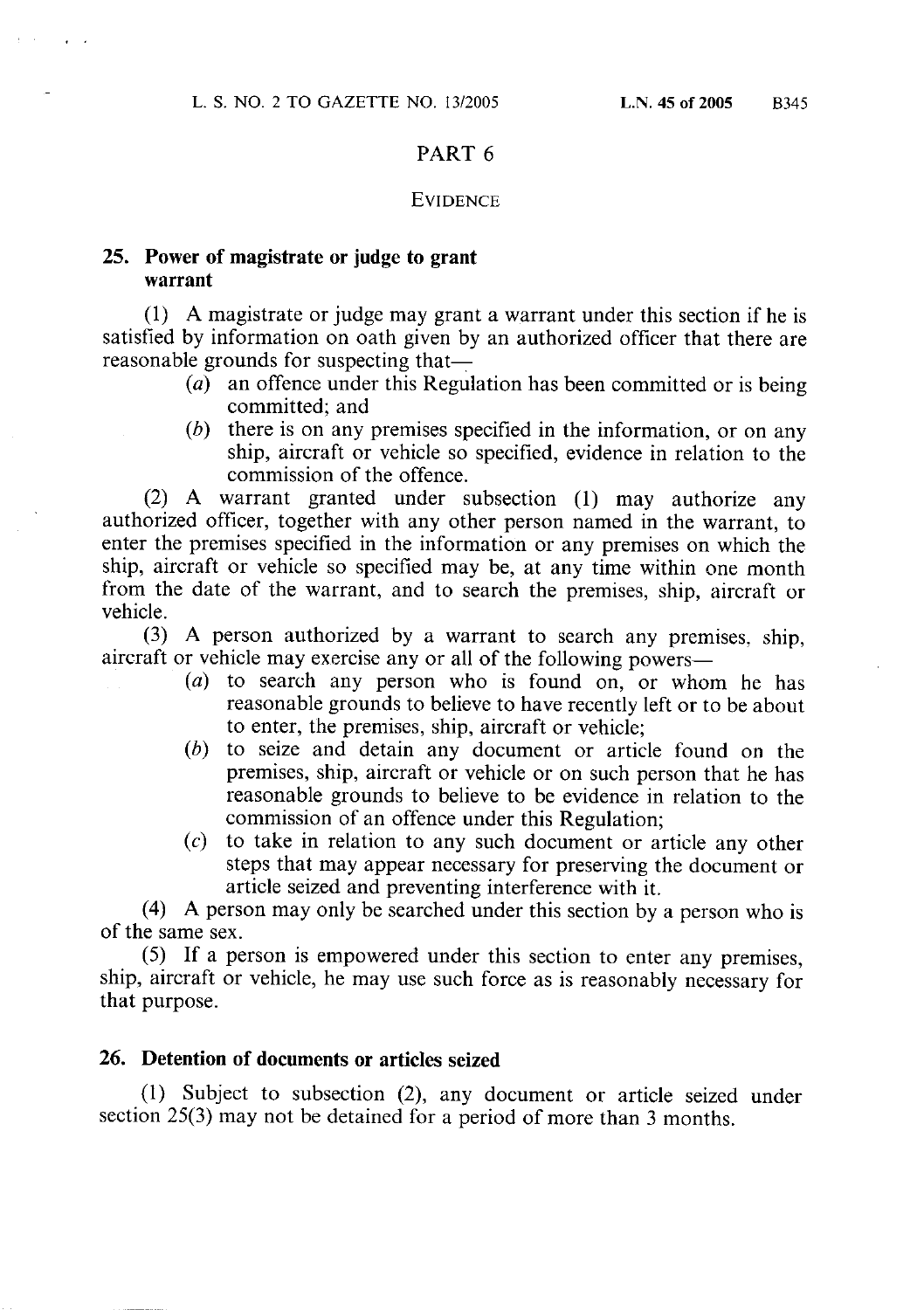(2) If the document or article is relevant to an offence under this Regulation, and proceedings for the offence have begun, the document or article may be detained until the completion of those proceedings.

### PART<sub>7</sub>

### **DISCLOSURE OF INFORMATION OR DOCUMENTS**

### 27. Disclosure of information or documents

(1) Any information or document provided, produced or seized in pursuance of this Regulation may be disclosed only if—

- (a) the person who provided or produced the information or document or the person from whom the document was seized has given consent to the disclosure:
- the information or document is disclosed to a person who would  $(b)$ have been empowered under this Regulation to request that it be provided or produced;
- the information or document is disclosed on the authority of the  $(c)$ Chief Executive, subject to the information or document being transmitted through and with the approval of the instructing authority, to any organ of the United Nations or to any person in the service of the United Nations or to the Government of any place outside the People's Republic of China for the purpose of assisting the United Nations or that Government in securing compliance with or detecting evasion of measures in relation to Sudan decided on by the Security Council of the United Nations: or
- $(d)$  the information or document is disclosed with a view to the institution of, or otherwise for the purposes of, any proceedings for an offence under this Regulation.
- For the purposes of subsection  $(1)(a)$   $(2)$ 
	- (a) a person may not give consent to the disclosure if he has obtained the information or possessed the document only in his capacity as servant or agent of another person; and
	- $(b)$ a person may give consent to the disclosure if he is entitled to the information or to the possession of the document in his own right.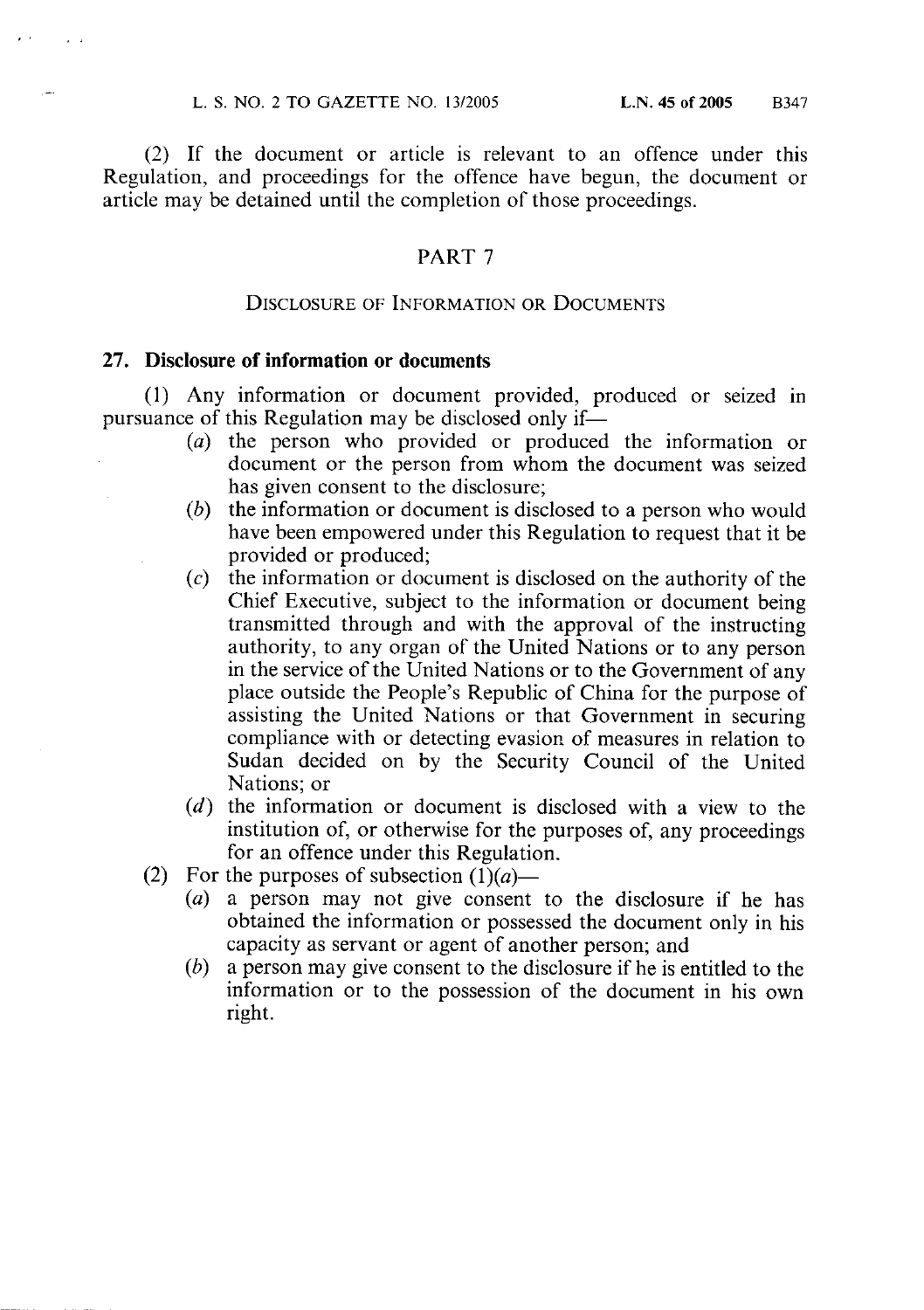### PART<sub>8</sub>

### OTHER OFFENCES AND MISCELLANEOUS MATTERS

## 28. Liability of person other than principal offender

(1) Where the person convicted of an offence against this Regulation is a body corporate and it is proved that the offence was committed with the consent or connivance of, or was attributable to any neglect on the part of, any director, manager, secretary or other similar officer of the body corporate, the director, manager, secretary or other similar officer shall be guilty of the like offence.

(2) Where the person convicted of an offence against this Regulation is a firm and it is proved that the offence was committed with the consent or connivance of, or was attributable to any neglect on the part of, any partner in the firm or any person concerned in the management of the firm, the partner or the person concerned in the management of the firm shall be guilty of the like offence.

### 29. Offences in relation to obstruction of authorized persons, etc.

A person who obstructs another person (including a person acting under the authority of an authorized officer) in the exercise of his powers under this Regulation commits an offence and is liable on conviction to a fine at level 6 and to imprisonment for 6 months.

### 30. Offences in relation to evasion of this **Regulation**

A person who destroys, mutilates, defaces, secretes or removes any document or article with intent to evade any of the provisions of this Regulation commits an offence and is liable—

- $(a)$  on conviction on indictment to a fine and to imprisonment for 2 years; or
- $(b)$  on summary conviction to a fine at level 6 and to imprisonment for 6 months.

### 31. Proceedings to be instituted

(1) Proceedings for an offence under this Regulation may only be instituted by or with the consent of the Secretary for Justice.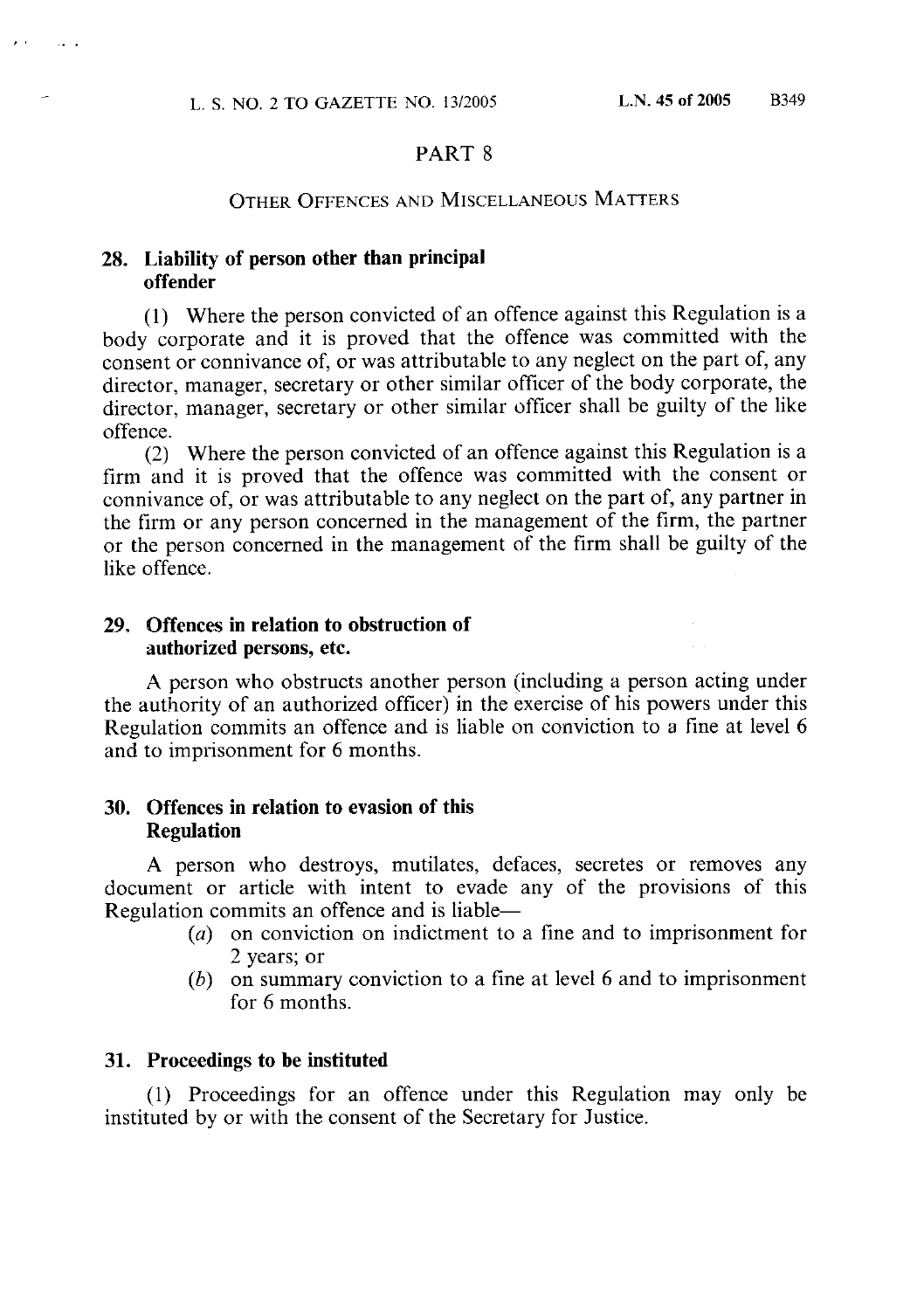(2) Summary proceedings for an offence under this Regulation, being an offence alleged to have been committed outside the HKSAR, may be commenced at any time not later than 12 months from the date on which the person charged first enters the HKSAR after committing the offence.

#### $\left[ \text{s. 2} \right]$ **SCHEDULE**

### PROHIBITED GOODS

 $1<sup>1</sup>$ Any arms and related material (including weapons, ammunition, military vehicles, military equipment and paramilitary equipment).

 $2.$ Any component for any goods specified in section 1.

## Donald TSANG **Acting Chief Executive**

24 March 2005

 $\mathbf{1}$  ,  $\mathbf{1}$ 

### **Explanatory Note**

This Regulation gives effect to a decision of the Security Council of the United Nations in Resolution 1556 of 30 July 2004 to implement the following sanctions-

- (a) prohibitions against sale or supply of arms and related materials to non-governmental entities and individuals operating in the states of North Darfur, South Darfur and West Darfur of Sudan  $("Darfur").$
- (b) prohibitions against provision of certain technical assistance or training to non-governmental entities and individuals operating in Darfur.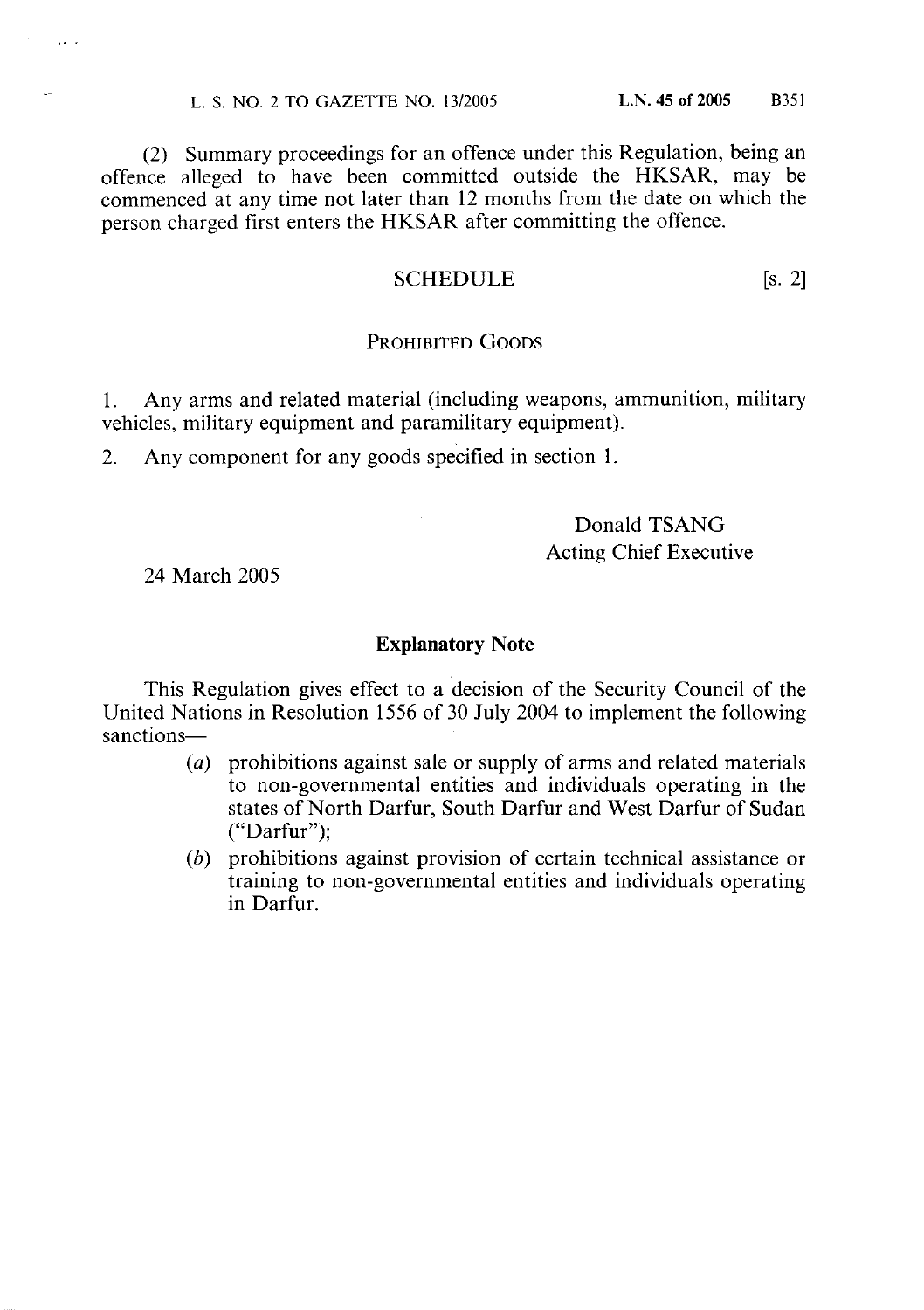# **United Nations Sanctions Ordinance (Cap. 537) United Nations Sanctions (Sudan) Regulation**

This is to confirm that the Chief Executive received specific instruction from the Ministry of Foreign Affairs of the People's Republic of China in August 2004 which requested the Government of the Hong Kong Special Administrative Region to fully implement Resolution No. 1556 of the Security Council of the United Nations, and that the United Nations Sanctions (Sudan) Regulation was made in pursuance of that instruction.

Dated this 
$$
\|y\|
$$
 day of  $\|y\|_1$  2005

(Donald Tsang) Chief Secretary for Administration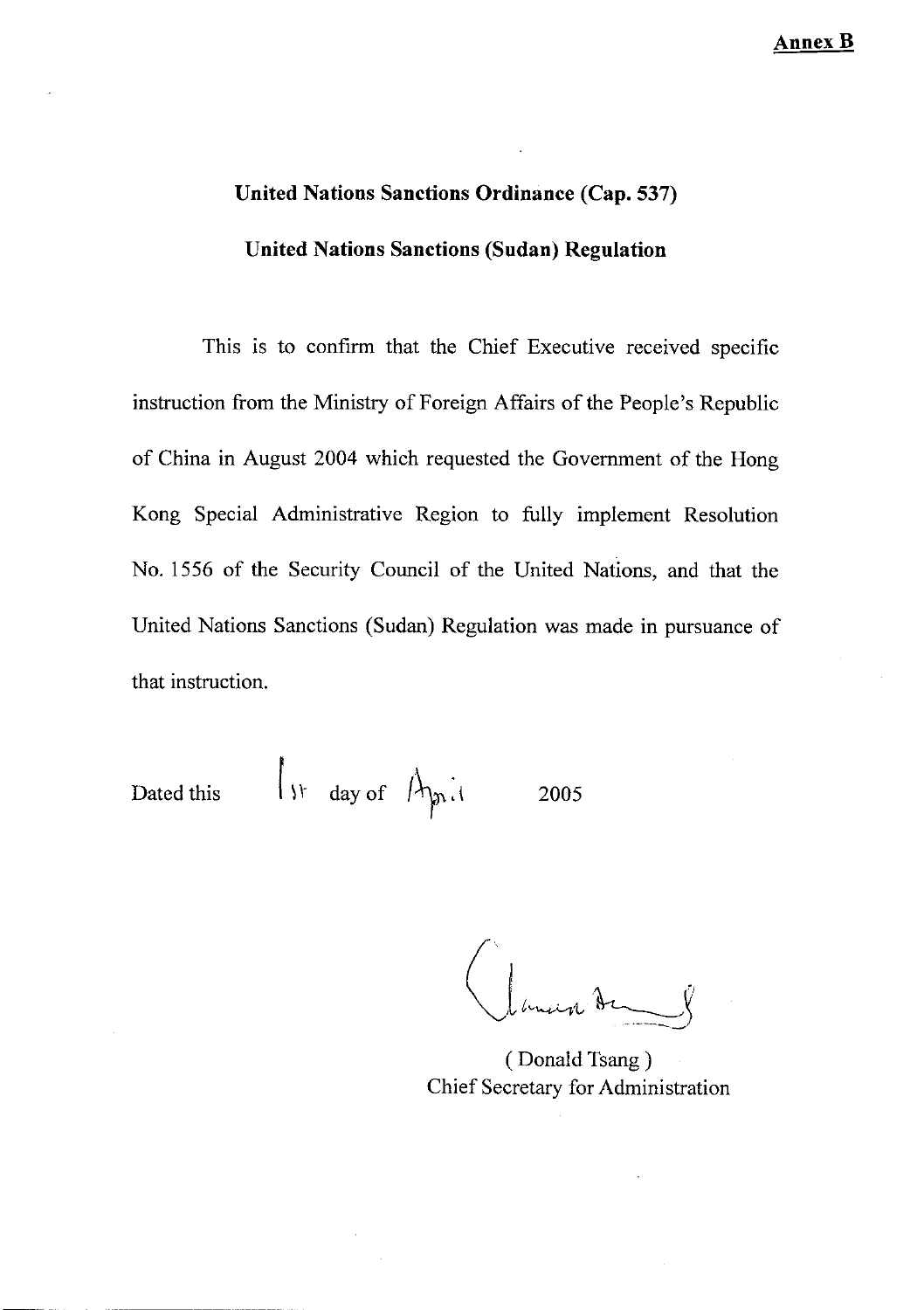Annex  ${\bf C}$ 

**United Nations** 

S/RES/1556 (2004)



**Security Council** 

Distr.: General 30 July 2004

### **Resolution 1556 (2004)**

Adopted by the Security Council at its 5015th meeting, on 30 July 2004

The Security Council,

Recalling its Statement by its President of 25 May 2004 (S/PRST/2004/16), its resolution 1547 (2004) of 11 June 2004 and its resolution 1502 (2003) of 26 August 2003 on the access of humanitarian workers to populations in need,

Welcoming the leadership role and the engagement of the African Union to address the situation in Darfur and expressing its readiness to support fully these efforts,

Further welcoming the communiqué of the African Union Peace and Security Council issued 27 July 2004 (S/2004/603),

Reaffirming its commitment to the sovereignty, unity, territorial integrity, and independence of Sudan as consistent with the Machakos Protocol of 20 July 2002 and subsequent agreements based on this protocol as agreed to by the Government of Sudan,

Welcoming the Joint Communiqué issued by the Government of Sudan and the Secretary-General of the United Nations on 3 July 2004, including the creation of the Joint Implementation Mechanism, and acknowledging steps taken towards improved humanitarian access,

Taking note of the Report of the Secretary-General on Sudan issued 3 June 2004 and welcoming the Secretary-General's appointment of a Special Representative for Sudan and his efforts to date,.

Reiterating its grave concern at the ongoing humanitarian crisis and widespread human rights violations, including continued attacks on civilians that are placing the lives of hundreds of thousands at risk,

Condemning all acts of violence and violations of human rights and international humanitarian law by all parties to the crisis, in particular by the Janjaweed, including indiscriminate attacks on civilians, rapes, forced displacements, and acts of violence especially those with an ethnic dimension, and expressing its utmost concern at the consequences of the conflict in Darfur on the civilian population, including women, children, internally displaced persons, and refugees,

04-44602 (E) \*0444602\*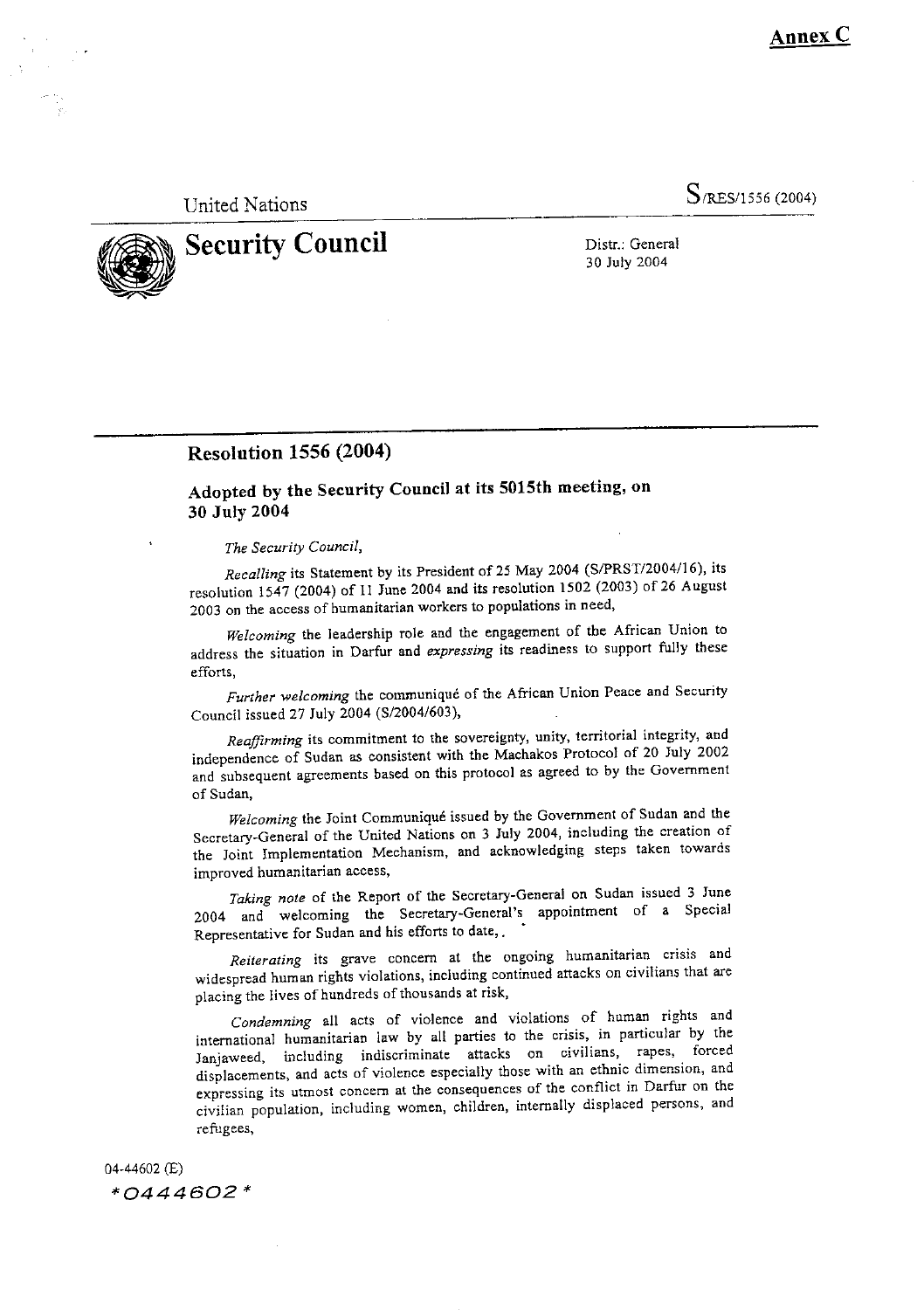#### S/RES/1556 (2004)

Recalling in this regard that the Government of Sudan bears the primary responsibility to respect human rights while maintaining law and order and protecting its population within its territory and that all parties are obliged to respect international humanitarian law,

Urging all the parties to take the necessary steps to prevent and put an end to violations of human rights and international humanitarian law and underlining that there will be no impunity for violators,

Welcoming the commitment by the Government of Sudan to investigate the atrocities and prosecute those responsible,

Emphasizing the commitment of the Government of Sudan to mobilize the armed forces of Sudan immediately to disarm the Janjaweed militias,

Recalling also in this regard its resolutions 1325 (2000) of 31 October 2000 on women, peace and security, 1379 (2001) of 20 November 2001, 1460 (2003) of 30 January 2003, and 1539 (2004) of 22 April 2004 on children in armed conflict, and 1265 (1999) of 17 September 1999 and 1296 (2000) of 19 April 2000 on the protection of civilians in armed conflict,

Expressing concern at reports of violations of the Ceasefire Agreement signed in N'Djamena on 8 April 2004, and reiterating that all parties to the ceasefire must comply with all of the terms contained therein,

Welcoming the donor consultation held in Geneva in June 2004 as well as subsequent briefings highlighting urgent humanitarian needs in Sudan and Chad and reminding donors of the need to fulfil commitments that have been made,

Recalling that over one million people are in need of urgent humanitarian assistance, that with the onset of the rainy season the provision of assistance has become increasingly difficult, and that without urgent action to address the security, access, logistics, capacity and funding requirements the lives of hundreds of thousands of people will be at risk,

Expressing its determination to do everything possible to halt a humanitarian catastrophe, including by taking further action if required,

Welcoming the ongoing international diplomatic efforts to address the situation in Darfur,

Stressing that any return of refugees and displaced persons to their homes must take place voluntarily with adequate assistance and with sufficient security,

Noting with grave concern that up to 200,000 refugees have fled to the neighbouring State of Chad, which constitutes a serious burden upon that country, and expressing grave concern at reported cross-border incursions by Janjaweed militias of the Darfur region of Sudan into Chad and also taking note of the agreement between the Government of Sudan and Chad to establish a joint mechanism to secure the borders,

Determining that the situation in Sudan constitutes a threat to international peace and security and to stability in the region,

Acting under Chapter VII of the Charter of the United Nations,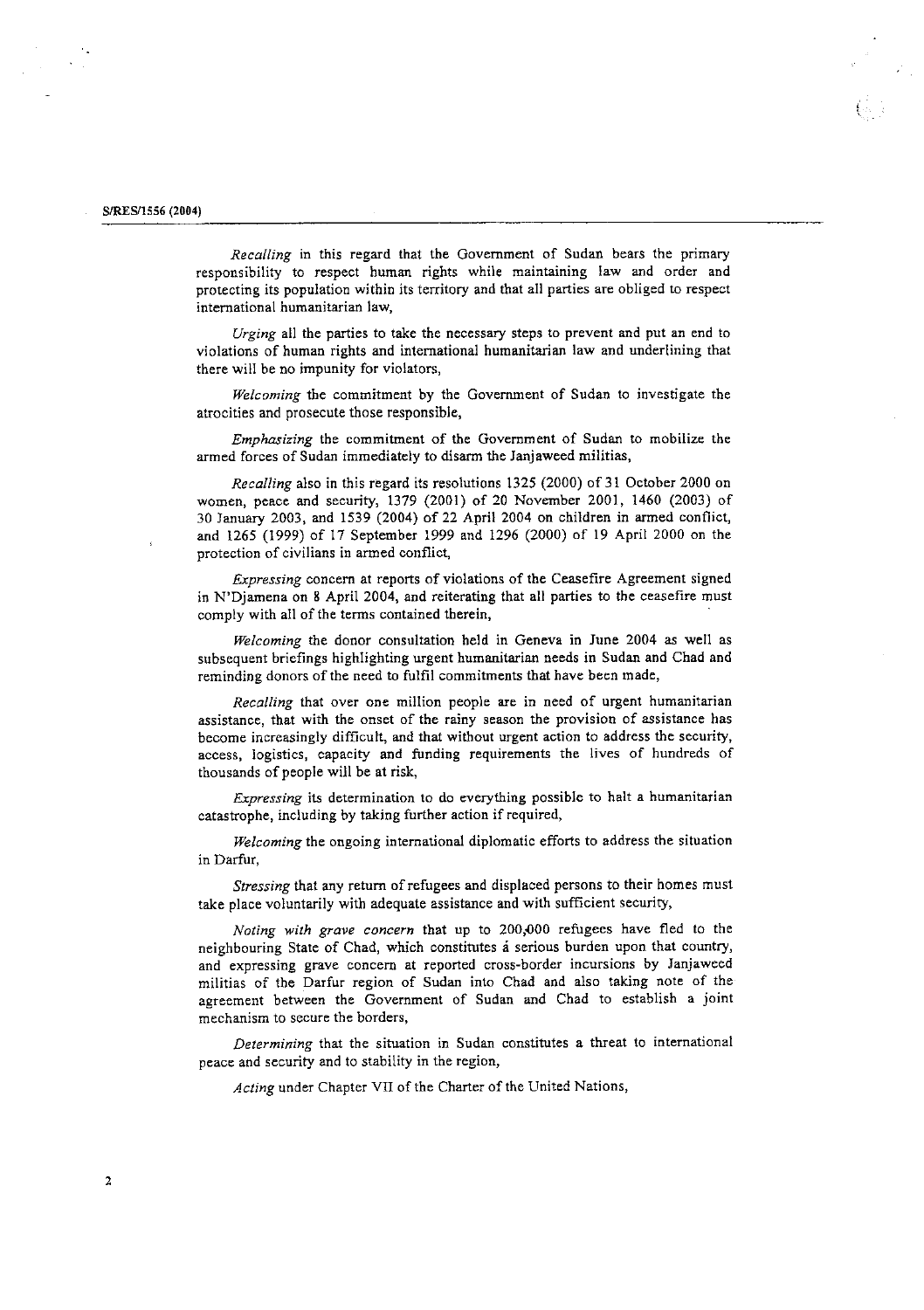S/RES/1556 (2004)

 $\mathbf{1}$ Calls on the Government of Sudan to fulfil immediately all of the commitments it made in the 3 July 2004 Communiqué, including particularly by facilitating international relief for the humanitarian disaster by means of a moratorium on all restrictions that might hinder the provision of humanitarian assistance and access to the affected populations, by advancing independent investigation in cooperation with the United Nations of violations of human rights and international humanitarian law, by the establishment of credible security conditions for the protection of the civilian population and humanitarian actors, and by the resumption of political talks with dissident groups from the Darfur region, specifically the Justice and Equality Movement (JEM) and the Sudan Liberation Movement and Sudan Liberation Army (SLM/A) on Darfur:

Endorses the deployment of international monitors, including the protection force envisioned by the African Union, to the Darfur region of Sudan under the leadership of the African Union and urges the international community to continue to support these efforts, welcomes the progress made in deploying monitors, including the offers to provide forces by members of the African Union, and stresses the need for the Government of Sudan and all involved parties to facilitate the work of the monitors in accordance with the N'Djamena ceasefire agreement and with the Addis Ababa agreement of 28 May 2004 on the modalities of establishing an observer mission to monitor the ceasefire;

Urges member states to reinforce the international monitoring team, led by the African Union, including the protection force, by providing personnel and other assistance including financing, supplies, transport, vehicles, command support, communications and headquarters support as needed for the monitoring operation, and welcomes the contributions already made by the European Union and the United States to support the African Union led operation;

Welcomes the work done by the High Commissioner for Human Rights to send human rights observers to Sudan and calls upon the Government of Sudan to cooperate with the High Commissioner in the deployment of those observers;

Urges the parties to the N'Djamena Ceasefire Agreement of 8 April 2004 to conclude a political agreement without delay, notes with regret the failure of senior rebel leaders to participate in the 15 July talks in Addis Ababa, Ethiopia as unhelpful to the process and calls for renewed talks under the sponsorship of the African Union, and its chief mediator Hamid Algabid, to reach a political solution to the tensions in Darfur and strongly urges rebel groups to respect the ceasefire, end the violence immediately, engage in peace talks without preconditions, and act in a positive and constructive manner to resolve the conflict;

Demands that the Government of Sudan fulfil its commitments to disarm 6. the Janjaweed militias and apprehend and bring to justice Janjaweed leaders and their associates who have incited and carried out human rights and international humanitarian law violations and other atrocities, and further requests the Secretary-General to report in 30 days, and monthly thereafter, to the Council on the progress or lack thereof by the Government of Sudan on this matter and expresses its intention to consider further actions, including measures as provided for in Article 41 of the Charter of the United Nations on the Government of Sudan, in the event of non-compliance;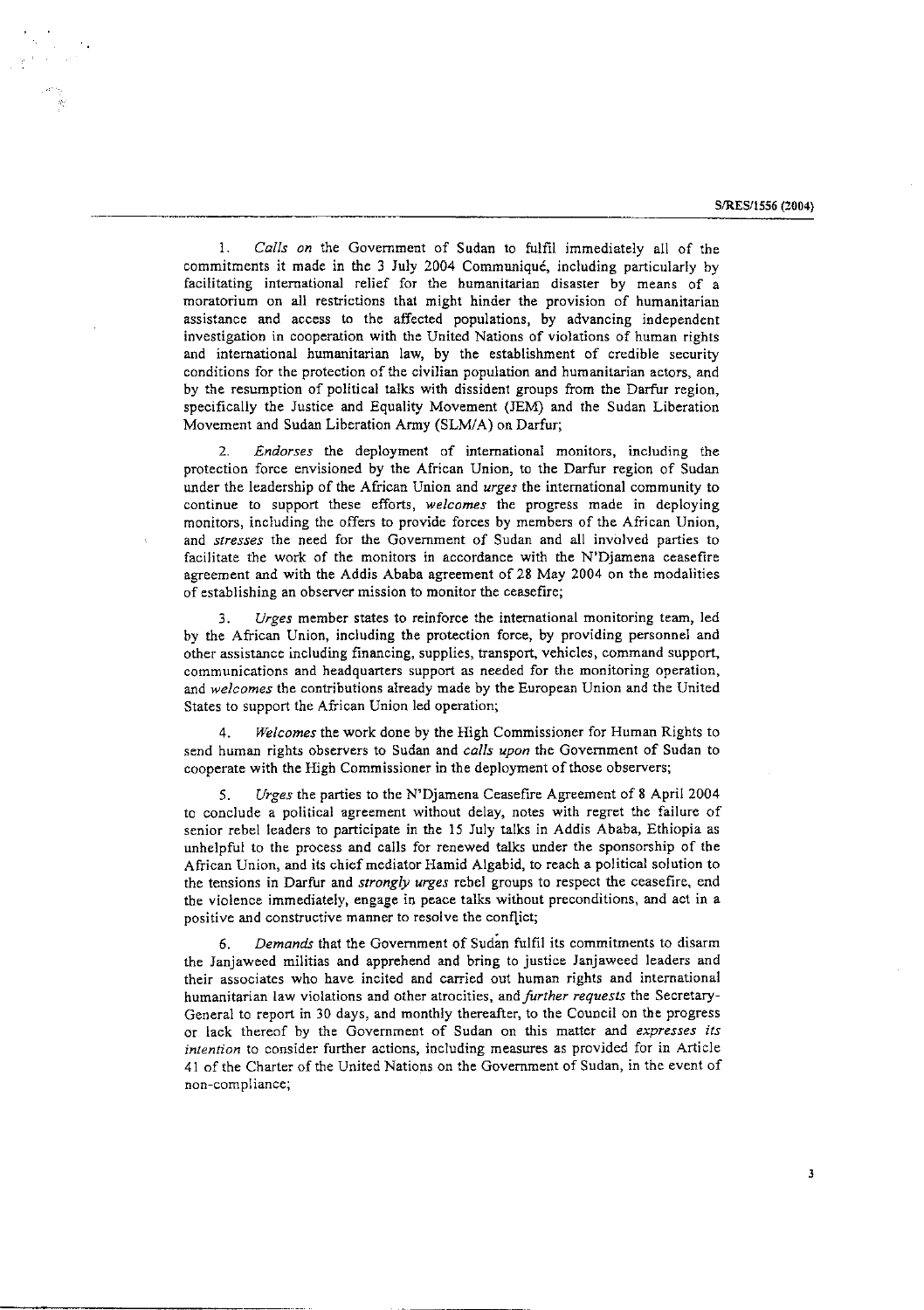$\boldsymbol{4}$ 

Decides that all states shall take the necessary measures to prevent the 7. sale or supply, to all non-governmental entities and individuals, including the Janjaweed, operating in the states of North Darfur, South Darfur and West Darfur, by their nationals or from their territories or using their flag vessels or aircraft, of arms and related materiel of all types, including weapons and ammunition, military vehicles and equipment, paramilitary equipment, and spare parts for the aforementioned, whether or not originating in their territories;

Decides that all states shall take the necessary measures to prevent any  $\mathbf{R}$ . provision to the non-governmental entities and individuals identified in paragraph 7 operating in the states of North Darfur, South Darfur and West Darfur by their nationals or from their territories of technical training or assistance related to the provision, manufacture, maintenance or use of the items listed in paragraph 7 above;

Decides that the measures imposed by paragraphs 7 and 8 above shall not 9. apply to:

- supplies and related technical training and assistance to monitoring, verification or peace support operations, including such operations led by regional organizations, that are authorized by the United Nations or are operating with the consent of the relevant parties;
- supplies of non-lethal military equipment intended solely for humanitarian, human rights monitoring or protective use, and related technical training and assistance; and
- supplies of protective clothing, including flak jackets and military helmets, for the personal use of United Nations personnel, human rights monitors, representatives of the media and humanitarian and development workers and associated personnel;

10. Expresses its intention to consider the modification or termination of the measures imposed under paragraphs 7 and 8 when it determines that the Government of Sudan has fulfilled its commitments described in paragraph 6;

11. Reiterates its support for the Naivasha agreement signed by the Government of Sudan and the Sudan People's Liberation Movement, and looks forward to effective implementation of the agreement and a peaceful, unified Sudan working in harmony with all other States for the development of Sudan, and calls on the international community to be prepared for constant engagement including necessary funding in support of peace and economic development in Sudan;

12. Urges the international community to make available much needed assistance to mitigate the humanitarian catastrophe now unfolding in the Darfur region and calls upon member states to honour pledges that have been made against needs in Darfur and Chad and underscoring the need to contribute generously towards fulfilling the unmet portion of the United Nations consolidated appeals;

13. Requests the Secretary-General to activate inter-agency humanitarian mechanisms to consider what additional measures may be needed to avoid a humanitarian catastrophe and to report regularly to the Council on progress made;

14. Encourages the Secretary-General's Special Representative for Sudan and the independent expert of the Commission on Human Rights to work closely